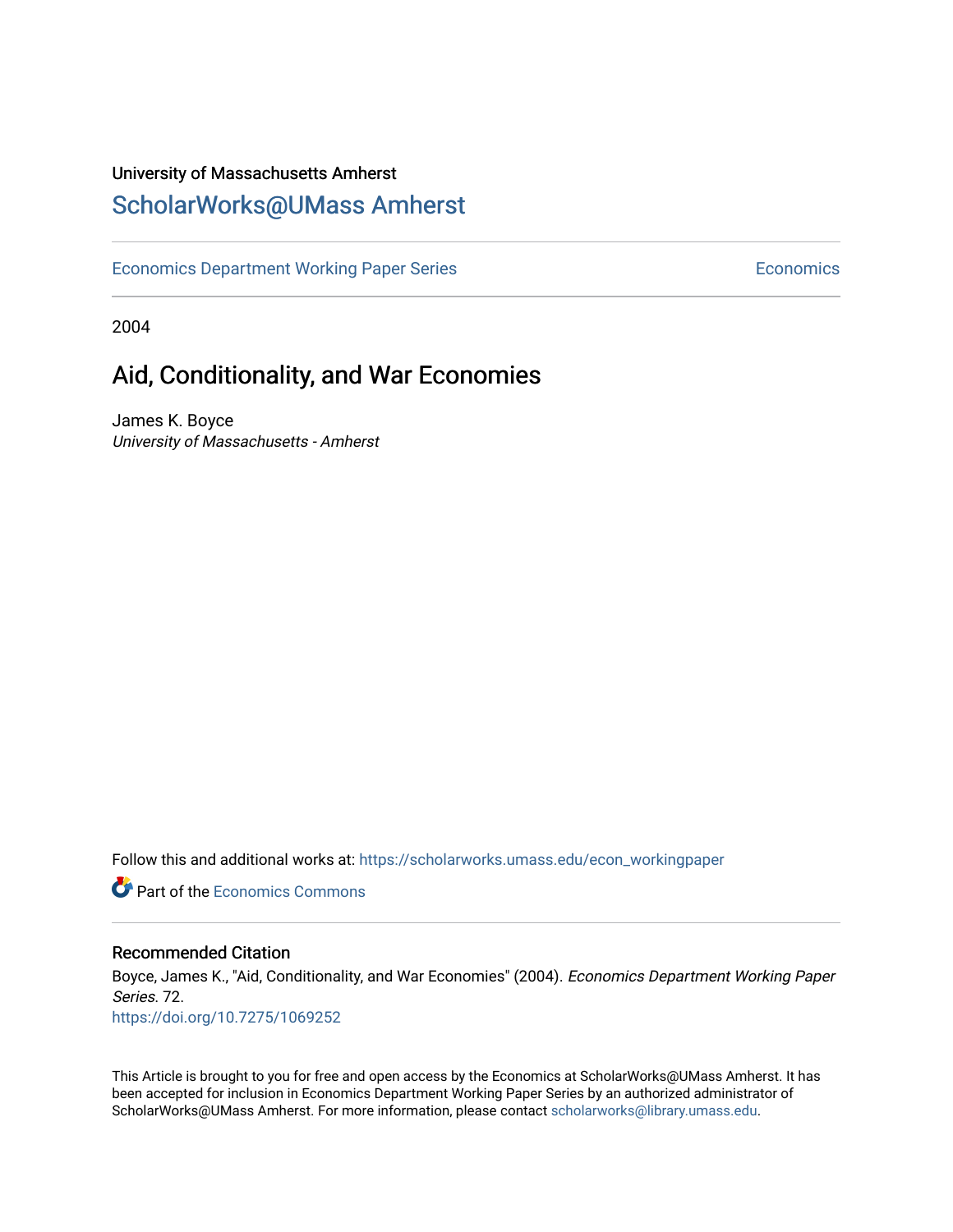# **DEPARTMENT OF ECONOMICS**

**Working Paper** 

**Aid, Conditionality, and War Economies** 

James K. Boyce

Working Paper 2004-05



# **UNIVERSITY OF MASSACHUSETTS AMHERST**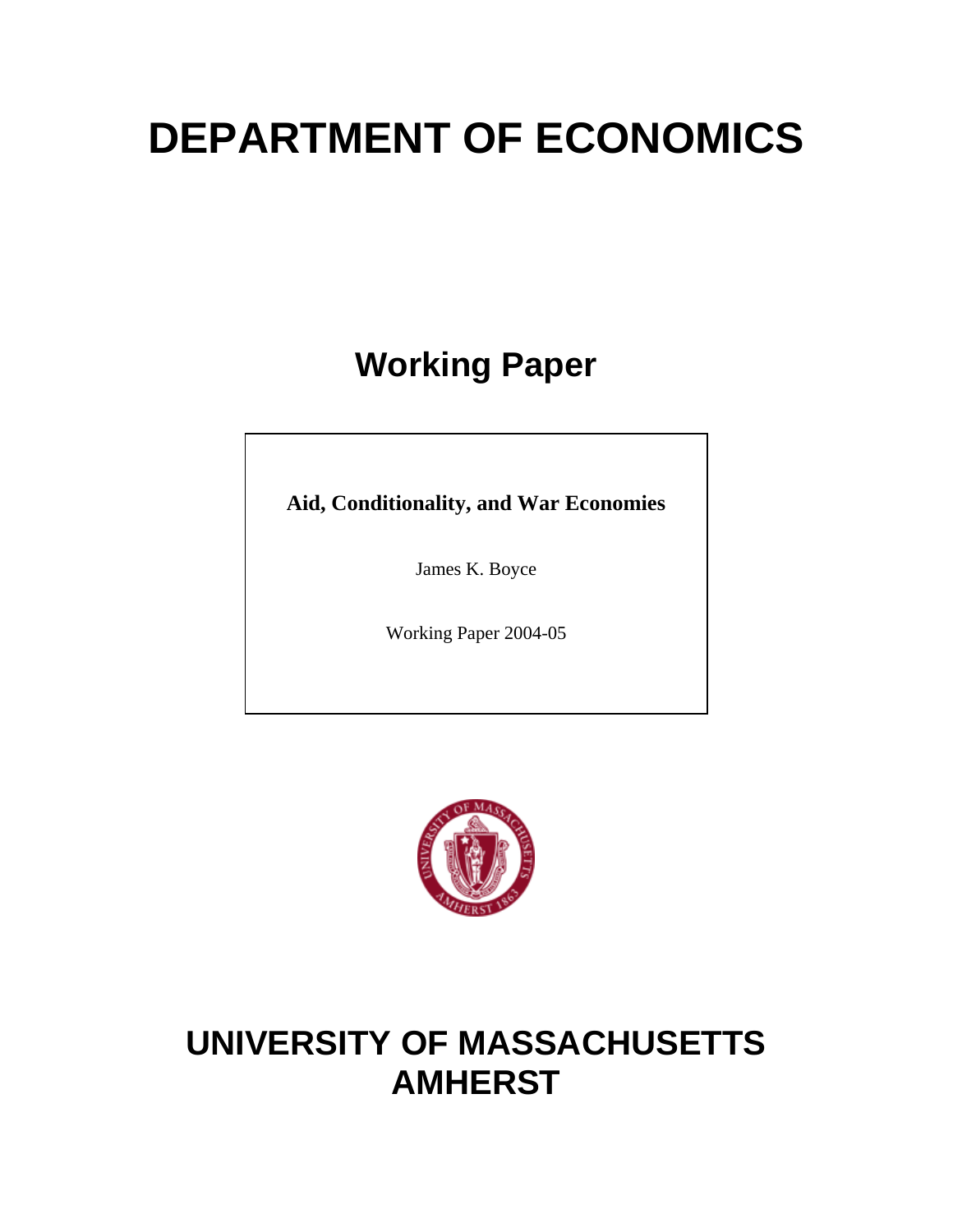### **Aid, Conditionality, and War Economies**

James K. Boyce [∗](#page-2-0)

November 2003

**Abstract:** When natural resource revenues provide an important motive and/or means for armed conflict, the transition from war peace faces three challenges: (i) ensuring that the benefits and costs of natural resource exploitation are distributed so as to ease rather than exacerbate social tensions; (ii) channeling revenues to peaceful and productive purposes; and (iii) promoting accountability and transparency in natural resource management. Aid conditionality can help to address these challenges provided that three prerequisites are met: (i) there are domestic parties with sufficient authority and legitimacy to strike and implement aid-for-peace bargains; (ii) donor governments and agencies make peace their top priority, putting this ahead of other geopolitical, commercial, and institutional goals; and (iii) the aid 'carrot' is substantial enough to provide an incentive for pro-peace policies. Case studies of Cambodia, Angola, and Afghanistan illustrate both the scope and limitations of peace conditionality in such settings.

*Keywords:* war; natural resources; foreign aid; conditionality

*JEL classifications:* F35, O13, O19

 $\overline{a}$ 

<span id="page-2-0"></span><sup>∗</sup> Paper prepared for the International Peace Academy's project on Economic Agendas in Civil Wars.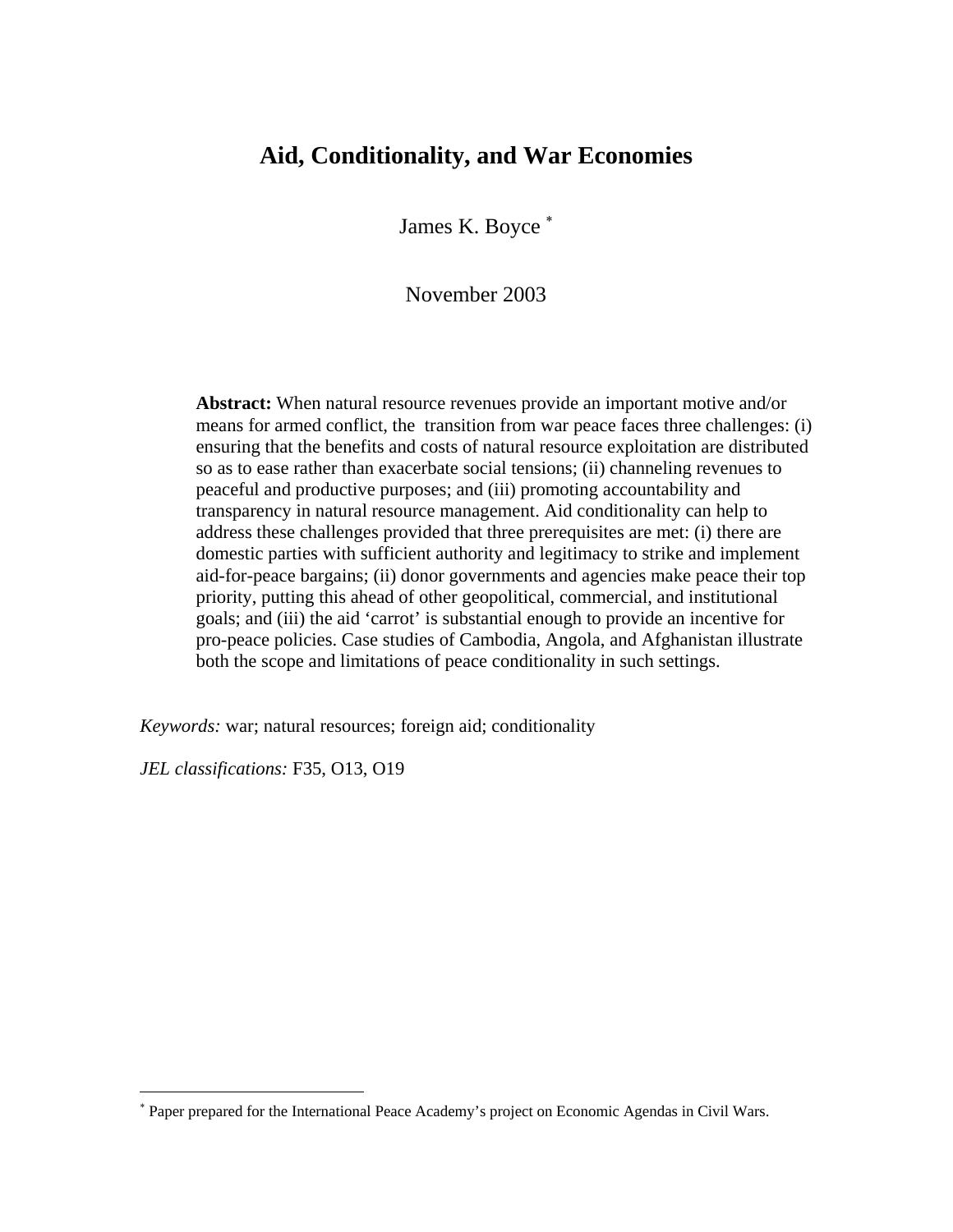#### **1. Introduction**

Official development assistance (ODA) usually comes with strings attached. Multilateral and bilateral donors use conditionality to advance a variety of goals, some noble, others not so noble. The conditions sometimes are spelled out in formal performance criteria, as in the economic policy targets in International Monetary Fund (IMF) loan agreements. Other times the conditions are communicated informally in the process known as 'policy dialogue.' Whether formal or informal, conditionality makes access to assistance contingent on actions by the recipient. Foreign aid seldom is a blank check.

The objectives of conditionality typically do not include the prevention or resolution of violent conflict. The IMF and World Bank primarily use conditionality to pursue shortterm macroeconomic stabilization and longer-term structural adjustment. Bilateral donors often use conditionality for commercial purposes, as when aid is tied to purchases of goods and services from the donor country. They also may use it to advance geopolitical aims, as illustrated recently in the United States government's efforts to enlist support for the war in Iraq.<sup>[1](#page-27-0)</sup> In the past decade, donors have also attempted, albeit rather sporadically, to use conditionality to promote political reforms under the rubric of 'good governance.<sup>[2](#page-27-1)</sup>

These conditionalities may affect the likelihood of war or peace indirectly. Proponents of conventional macroeconomic conditionality sometimes claim, for example, that neoliberal policies serve the cause of peace by fostering economic growth. On the other hand, critics argue that these same policies not only often fail to promote growth, but also exacerbate income disparities and social tensions.<sup>[3](#page-27-2)</sup> At the same time, trade liberalization – a standard reform pressed by the international financial institutions – and the resulting loss of tariff revenues can squeeze the fiscal capacity of governments to fund peace-related programs.<sup>[4](#page-27-3)</sup>

In principle, conditionality can also be harnessed directly to the objective of promoting peace. Where there is a risk of violent conflict, the aid 'carrot' can be designed to provide incentives for steps to reduce social tensions. In war-torn societies, aid can serve as an inducement for conflict resolution. And where a negotiated settlement has been achieved, donors can use 'peace conditionality' to encourage the implementation of peace accords and consolidation of peace.

In practice, such efforts have been the exception rather than the rule, and where attempted, the results have been mixed. Three constraints have contributed to this spotty record. First, domestic parties may not wield sufficient authority, or enjoy sufficient legitimacy, to strike and implement aid-for-peace bargains. Second, the amount of aid on offer may be inadequate to provide a compelling incentive for the adoption of pro-peace policies. And finally, donor governments and agencies themselves may not put peace at the top of their agendas, ahead of other geopolitical, commercial, and institutional objectives.

This paper considers the scope for using conditionality to promote peace in an especially challenging terrain: settings where natural resources – such as oil, minerals, timber, and illicit drugs – play an important role in both instigating and sustaining violent conflict. In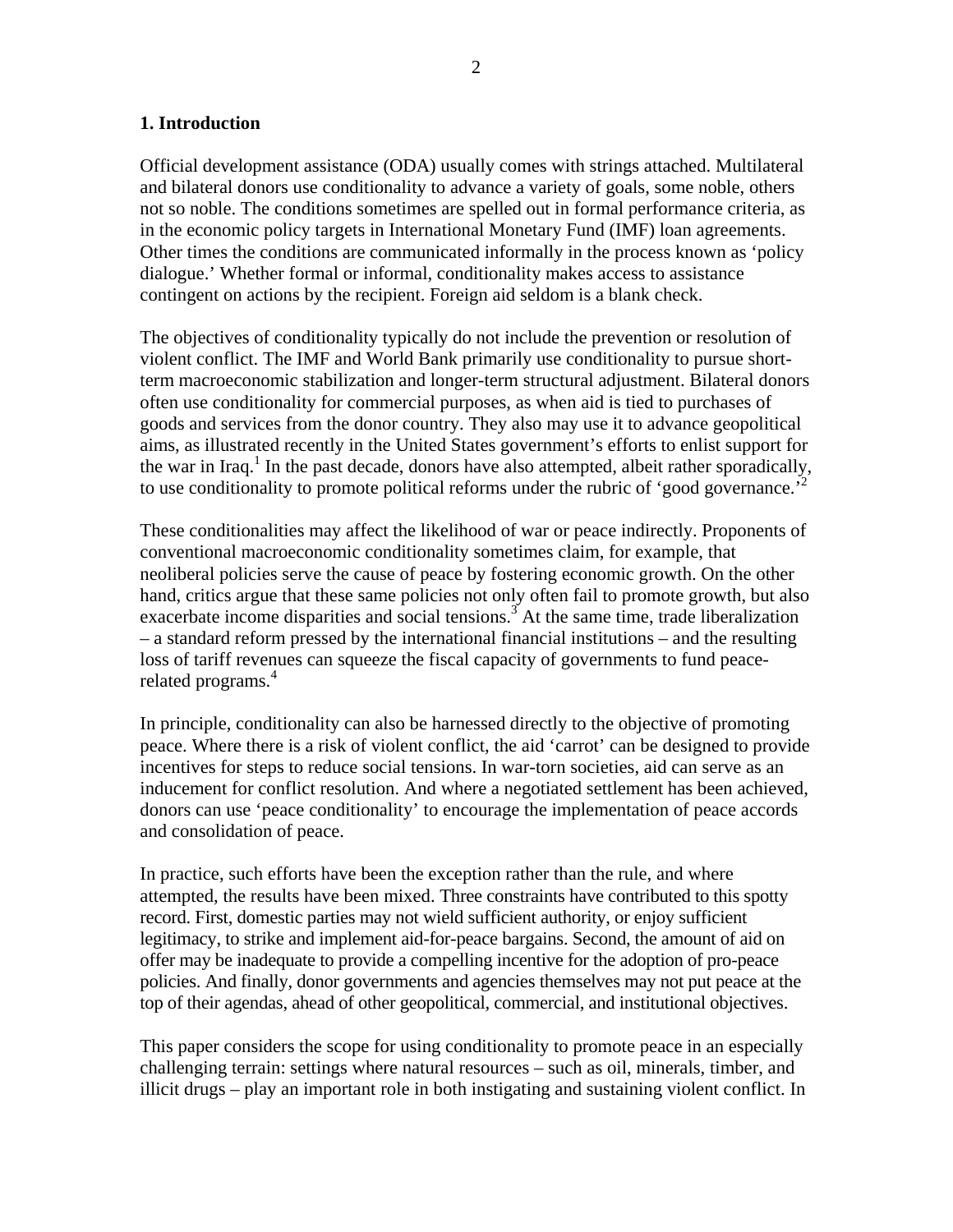such settings, donors can make aid conditional upon improved government policies for natural resource management. For example, they can insist that natural resources are exploited wisely and that the proceeds are used to fund equitable development rather than armed conflict. Yet large-scale natural resource revenues tend to undermine donor leverage, since this leverage depends on the magnitude of conditional aid relative to other funds available to the recipient. Moreover, because official development assistance is generally provided only to governments, donors have few opportunities to use conditionality to influence rebel groups that generate funds by exploiting natural resources. Nevertheless, there are times and places where conditionality can prove useful, particularly if it is applied in concert with other policy instruments discussed in this volume.

The paper begins by briefly reviewing the relevance of aid conditionality for conflict prevention, conflict resolution, and peace implementation. This is followed by a discussion of some of the special challenges in applying conditionality in conflict settings where natural resources provide major income to combatants. Three case studies are presented to illustrate these dynamics: logging in Cambodia; the oil sector in Angola; and opium and customs revenues in Afghanistan. The paper concludes with some observations on the potential as well as the limits of applying aid conditionality to address the conflict-resource nexus in what have come to be known as 'war economies.'

#### **2. Peace Conditionality**

The term 'peace conditionality' was coined in a UN-sponsored study of economic policy in El Salvador in the mid-1990s.<sup>[5](#page-27-4)</sup> The study recommended that in 'postconflict' settings, following a negotiated peace accord, donors should tie reconstruction and development aid to concrete steps to implement the accord and consolidate the peace. In the case of El Salvador, the government's failure to implement key aspects of the 1992 peace accord – including the provision of adequate funds for high-priority peace programs, such as the land transfer program for ex-combatants and the creation of a national civilian police force – jeopardized the peace process.<sup>[6](#page-27-5)</sup> Hence the study recommended that the international financial institutions (IFIs) – the World Bank, IMF, and Inter-American Development Bank – should apply peace conditionality to encourage the government to mobilize domestic resources to fulfill its commitments.

In a sense, the aid pledged at international donor conferences after the signing of a peace accord is conditional from its inception, in that the accord is necessary to unlock the pledges. Subsequent aid disbursements are inherently conditional, too, insofar as the resumption of violence would trigger suspension of aid, and failure to make progress toward building peace would jeopardize future aid commitments. Peace conditionality moves beyond these all-or-nothing choices, in which the aid tap is either 'on' or 'off.' Instead it seeks to calibrate the flow of support more closely to the peace process, by tying specific aid agreements to specific steps to build peace.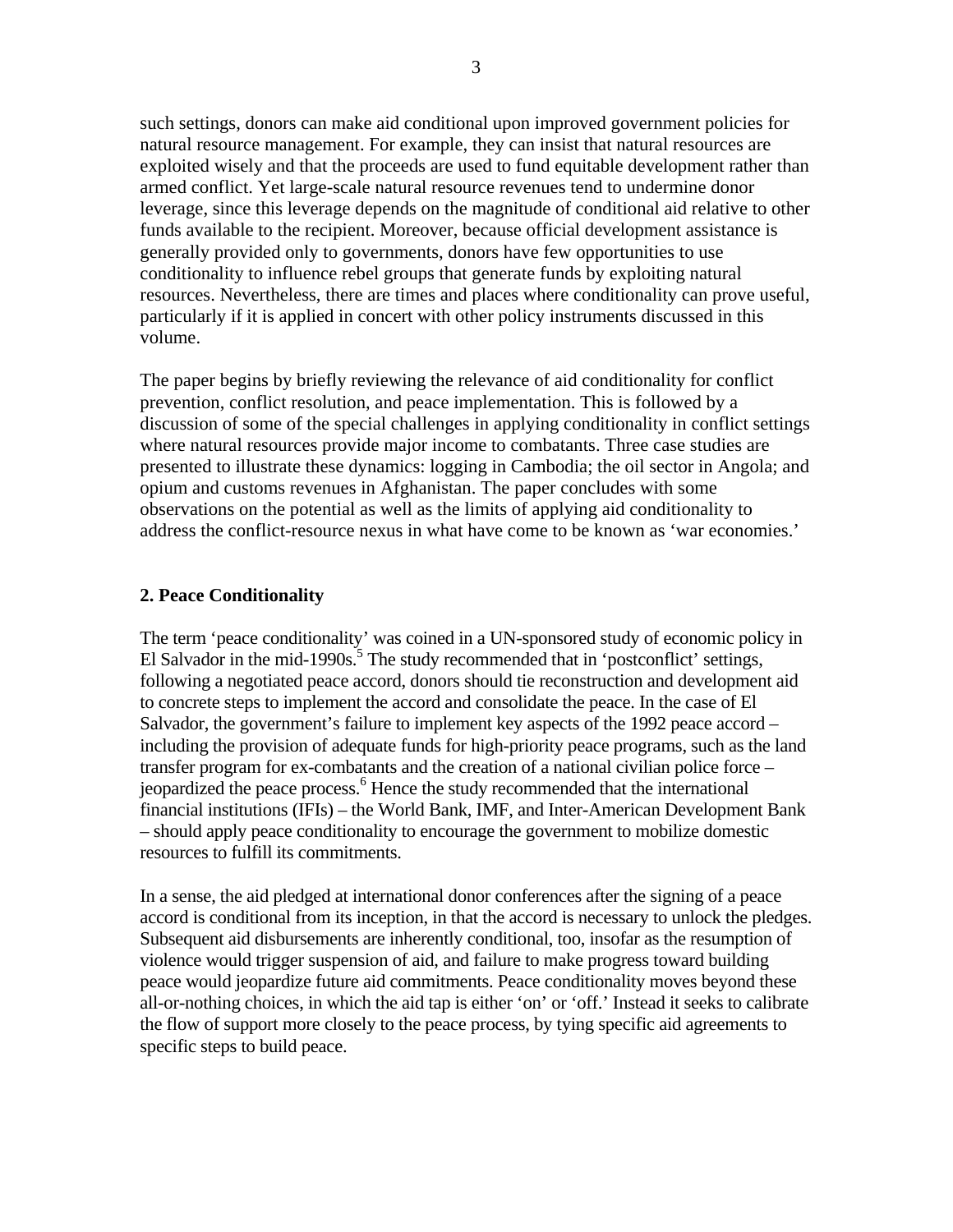Peace conditionality can be applied to reconstruction and development aid, but most observers agree that it should not be applied to humanitarian assistance for both ethical and practical reasons. Ethically, it would be untenable to punish vulnerable people for the sins of their leaders. And practically, the leaders may not be terribly sensitive to humanitarian needs. Since conditionality usually involves specific aid agreements rather than across-theboard cutoffs, there is room for flexibility in deciding what types of aid will carry what conditions. A starting point for the application of conditionality is those types of aid that are most valued by political leaders and least crucial for the survival of at-risk populations.<sup>[7](#page-27-6)</sup>

Aid officials sometimes disclaim responsibility for engaging with the political issues of war and peace. At the World Bank, for example, officials frequently invoke their mandate to make loans 'with due attention to considerations of economy and efficiency and without regard to political or other non-economic influences or considerations.<sup>[8](#page-27-7)</sup> Yet violent conflict is not only a political matter: it has profound economic implications, too. For this reason, in the case of El Salvador an internal World Bank evaluation concluded that 'if tax effort and the pattern of public expenditures have a direct bearing on post-conflict reconstruction, as they did in El Salvador, it is legitimate to include these parameters in the conditionality agenda.'<sup>[9](#page-27-8)</sup>

The application of peace conditionality to fiscal policy is not a great stretch for the IFIs, which have a long history of applying conditionality to issues such as budget deficit reduction and trade liberalization. In the fiscal arena, peace conditionality simply involves a reorientation of objectives toward the goal of building peace. In some cases, this may mean relaxing budget deficit targets to permit governments to finance highpriority peace programs. In others, it means paying more attention to the composition of public expenditures, the level of tax revenues, and the distributional impacts of expenditure and taxation.<sup>[10](#page-27-9)</sup>

Donors occasionally have pushed the envelope further, applying peace conditionality in arenas beyond their usual concerns. At a donor conference on aid to Bosnia, a few months after the 1995 Dayton Peace Agreement, European Commissioner Hans van den Broek and World Bank president James Wolfensohn declared:

 Developments on the ground should be constantly reviewed to ensure that aid is conditional on the thorough implementation of the obligations undertaken by all parties, in particular, full co-operation with the international tribunal for the prosecution of war criminals.<sup>[11](#page-27-10)</sup>

In keeping with this stance – and spurred by US legislation that instructed the US representatives on IFI executive boards to oppose loans to countries or entities not cooperating with the International Criminal Tribunal for former Yugoslavia – the World Bank and IMF held up loans to Croatia in 1997 until the Tudjman regime turned over ten indicted war crimes suspects to stand trial in the Hague.<sup>12</sup> This remarkable episode showed that where there is the will to apply peace conditionality, even for unconventional purposes, ways to do so can be found.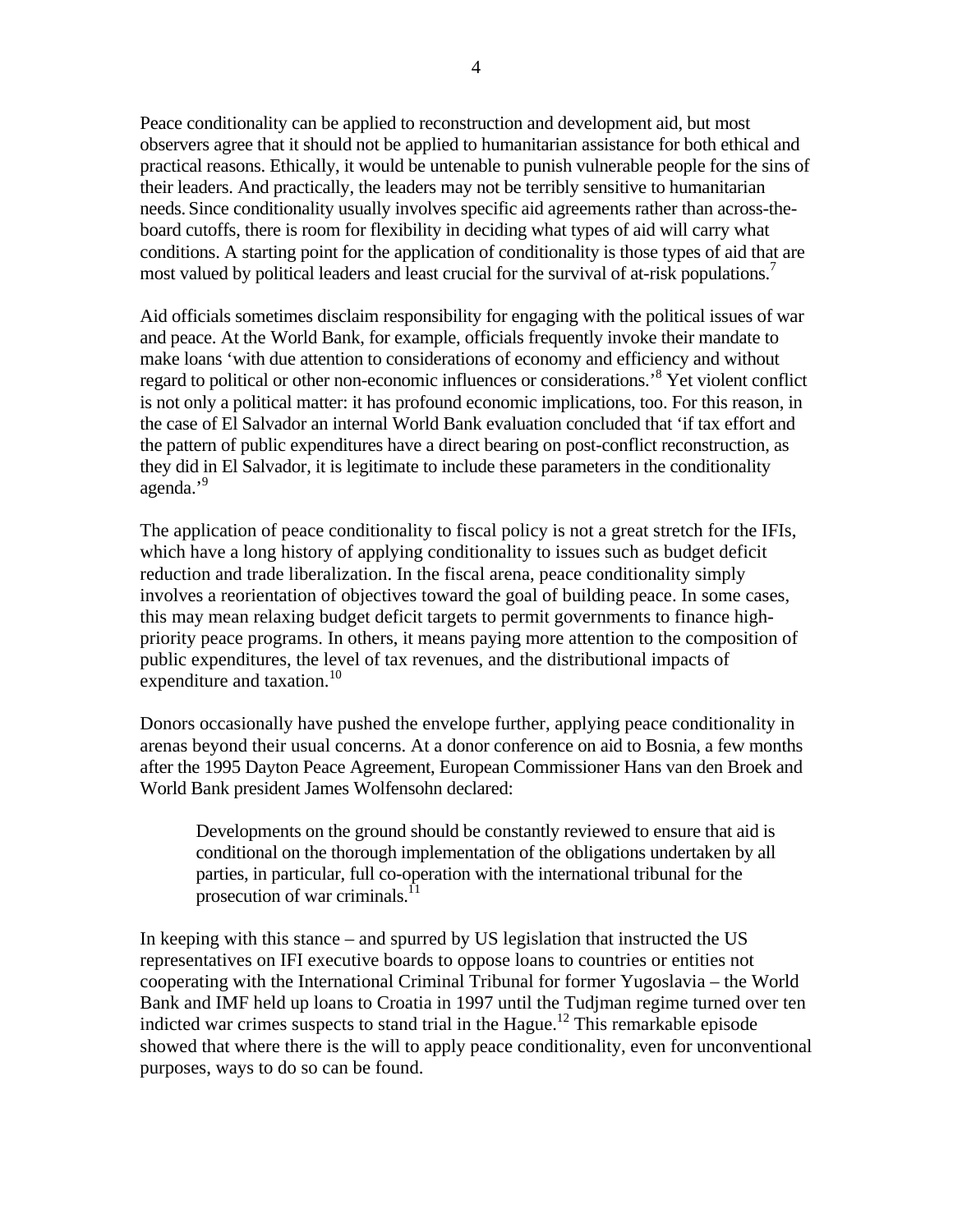Peace conditionality can be applied at the local level, too. In its 'Open Cities' program in Bosnia, for example, the UN High Commission for Refugees allocated reconstruction aid to municipalities that demonstrated a commitment to the right of refugees and internally displaced persons to return to their homes. The aim was to use aid to reward local authorities who sought to implement the Dayton accord, penalize those who obstructed implementation, and encourage vacillators to get off the fence.<sup>13</sup>

Similarly, the US Agency for International Development requires banks and loan recipients in its private-sector lending program in Bosnia to certify that none of their officers, directors, or principal shareholders has been indicted for war crimes by the Hague tribunal. The contrast between the Congressionally mandated support for war crimes prosecutions in the Balkans and subsequent US pressures on aid recipients around the world to exempt US personnel from the jurisdiction of the International Criminal Court illustrates the plasticity of conditionality: its aims reflect the diverse, and not always consistent, objectives of donor governments.<sup>14</sup>

In addition to supporting 'postconflict' peacebuilding, conditionality can be used in efforts to promote the resolution of ongoing conflicts and to prevent conflict from breaking out in the first place. The following discussion considers the scope for 'peace conditionality' in this broader sense of the term as well. There is an important difference, however, between the situation following a peace accord and cases where violent conflict is actively underway or where there is a high risk of it breaking out. In 'postconflict' settings, the peace accord furnishes a set of benchmarks that the warring parties have formally accepted, against which donors can judge performance. In preconflict or conflict settings, donors do not have ready-made criteria on which to base conditionality, so they must develop conflict-related benchmarks themselves.

#### **3. Conditionality and the Resource-conflict Nexus**

When natural resources provide a motive and fuel for violent conflict, the use of aid conditionality for conflict prevention, conflict resolution, and peacebuilding faces special challenges. Three broad tasks can be distinguished: (i) the need to ensure that the benefits and costs of natural resource exploitation are distributed so as to ease social tensions rather than exacerbating them; (ii) the need to ensure that revenues from natural resources are used for peaceful and productive purposes rather than being used to fund armed conflict; and (iii) in support of the first two objectives, the need to promote accountability and transparency in natural resource management. In examining the scope for aid conditionality to help address these issues, it is useful to distinguish among countries that are at risk of conflict, actively engaged in conflict, and emerging from conflict.

#### *Aid before conflict: Conditionality for conflict prevention*

In countries at risk of violent conflict, the critical issue is how to prevent natural resource abundance from creating or exacerbating social tensions that could lead to civil war. This requires careful attention to how the benefits and the costs of resource exploitation are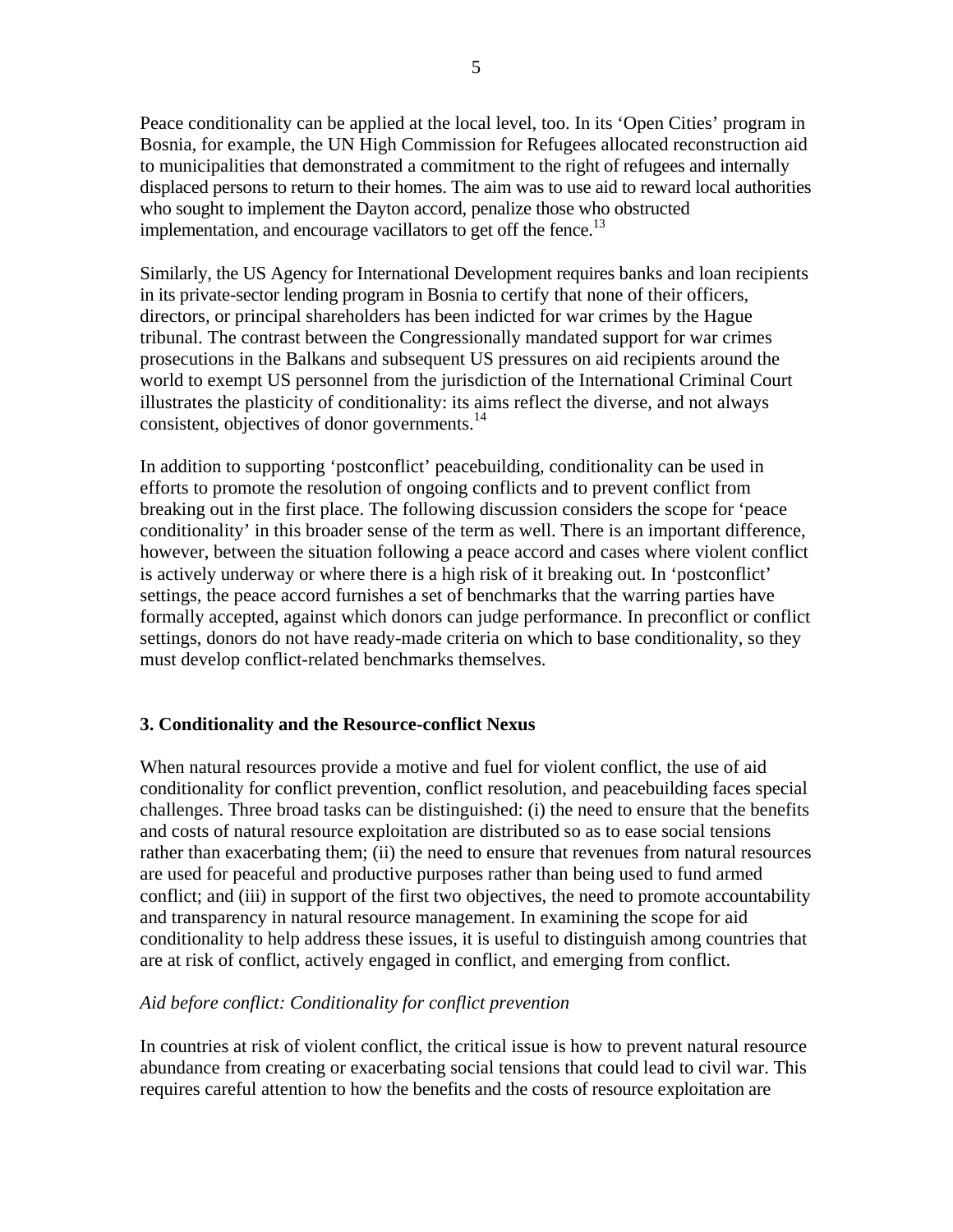distributed across the population, in terms of both 'vertical equity' between rich and poor and 'horizontal equity' across ethnic, religious, regional lines.<sup>15</sup> Natural resources are often concentrated in certain regions of a country, as in the case of oil in Nigeria or minerals in the Democratic Republic of Congo. If residents of these regions do not receive a fair share of the benefits of resource extraction – while often being burdened with its environmental costs – resentments can fuel violence.<sup>16</sup> At the same time, if the other regions do not receive some share of the benefits, this too can give rise to tensions.

Aid conditionality can seek to ensure a transparent and equitable distribution of the benefits and costs of resource extraction. The scope for conditionality is greatest when aid is needed to finance public infrastructure, such as roads, to access to the resources, or when privatesector firms are unwilling to invest without the guarantees and legitimacy provided by donor involvement, as in the case of the Chad-Cameroon pipeline. As the latter case illustrates, however, even when agreements are reached on the distribution and uses of resource revenues, the enforcement of these agreements can prove difficult.<sup>[17](#page-27-16)</sup>

#### *Aid during conflict: Conditionality for conflict resolution*

In wartime, a key issue is how to curtail the use of natural resource revenues to fund armed groups, including both government and rebel forces. The potential for conditionality to address this is limited, however, since during conflicts the volume of development aid relative to other resources tends to be small. Apart from humanitarian assistance, flows of aid are typically disrupted; and at the same time, combatants often can make money by seizing assets, including natural resources. Yet opportunities for conditionality can arise, especially in times of declining resource prices, as in Angola in late 1990s (see below).

Any donor leverage is mainly on the government side, since governments receive ODA while rebels typically do not. There may be some scope for conditionality in curtailing resources-for-arms deals by rebel forces too, when neighboring countries are involved in the trade, particularly if the governments of these countries value good relations with the donor community. In Cambodia, for example, as discussed below, international pressures on the Thai government played an important role in curtailing timber revenues to the Khmer Rouge after the latter defected from the Cambodian peace accords. Similarly, the UN Expert Panel on the Democratic Republic of Congo (DRC) has called for reductions in budget support and stabilization lending to neighboring governments that host individuals, firms, and financial institutions involved in the illicit exploitation of the DRC's natural resources.<sup>[18](#page-27-17)</sup>

#### *Aid in 'postconflict' settings: Conditionality for peacebuilding*

A negotiated peace accord can chart the transition from war to peace, but whether the country will reach this destination remains uncertain. The contests for power that precipitated war do not disappear with the signing of an accord, and the risks of renewed violence can remain high for many years.<sup>19</sup> At best, a peace accord marks the beginning of the peacebuilding process. At worst, it merely turns out to be a temporary ceasefire.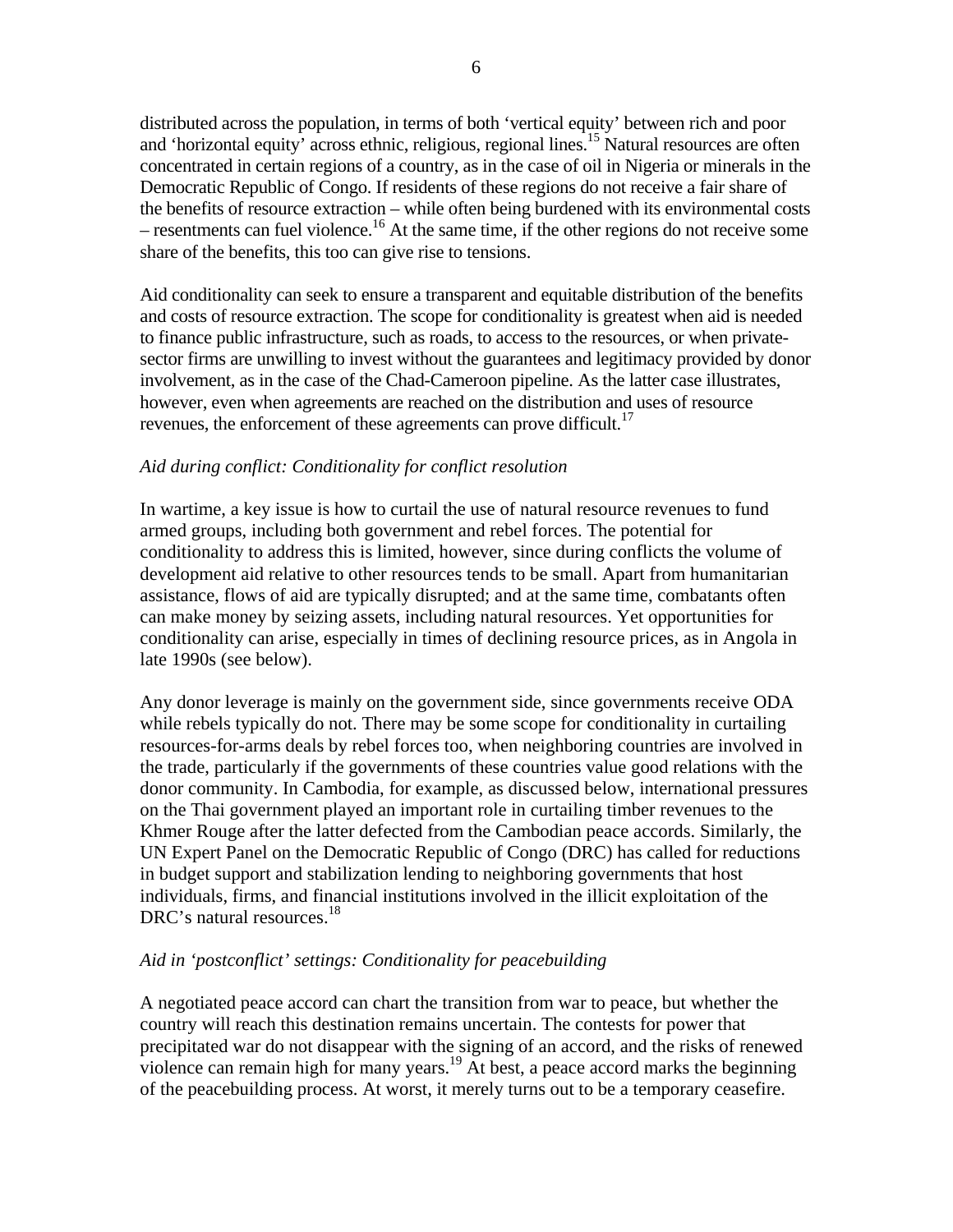In such settings, optimistically called 'postconflict' transitions, conditionality can play a particularly important role. The large sums of aid pledged for postconflict reconstruction and development – often billions of dollars – give the donors considerable leverage. Conditionality can help to address all three natural resource management issues: distributional equity, the use of revenues for peaceful development rather than military purposes, and the promotion of greater transparency and accountability.

The case studies presented in the following sections illustrate both the potential and the limitations of aid conditionality in addressing the resource-conflict nexus. They also illustrate the slipperiness of the distinction between conflict and 'postconflict' settings: all three countries have seen peace accords followed by fresh outbreaks of violence.

#### **4. Cambodia: The 'Logs of War'**

Cambodia's natural resources – rubies, fish, rubber, and above all, timber – have been a major source of funding for the country's armed combatants. The export of logs for guns and profit became particularly important as external military aid was withdrawn after the 1991 Paris Peace Agreement among the Vietnamese-backed Cambodian People's Party (CPP), the royalists, and the Khmer Rouge (KR).

The scale of the timber trade and the identities of its key players have been carefully documented over the years by Global Witness, a London-based non-governmental organization dedicated to investigating the links between natural resource exploitation and human rights abuses. In the mid-1990s, Global Witness reported on the tacit cooperation in logging operations between government authorities and the KR, which had repudiated the peace agreement and returned to war. These reports, and lobbying efforts based on them, prompted the aid donors to attempt to curb logging by both sides.

The logging operations of the KR were conducted in partnership with powerful elements in Thailand's military forces.<sup>20</sup> While the donors lacked direct leverage vis-à-vis the KR, they could bring pressure to bear on the Thai government to take steps to end the trade. After the US Congress passed legislation that threatened to terminate military assistance to Thailand in 1996 and to terminate all assistance in 1997, and the IMF cancelled part of a loan to Thailand, the Thai government moved to close the border and block further trade with the KR, steps that 'significantly contributed to the demise of the Khmer Rouge movement.<sup>21</sup>

Aid donors have also attempted to curb nominally 'illegal' logging activities on territories controlled by the Cambodian government, not only because they finance quasiautonomous military units and because deforestation imposes high human and environmental costs, but also because the donors are understandably reluctant to provide budgetary support to the government when substantial forestry revenues remain off-thebooks. 'Overall, the diversion of public resources has probably reached the same amount as actual budget revenue collections,' IMF representative Hubert Neiss informed the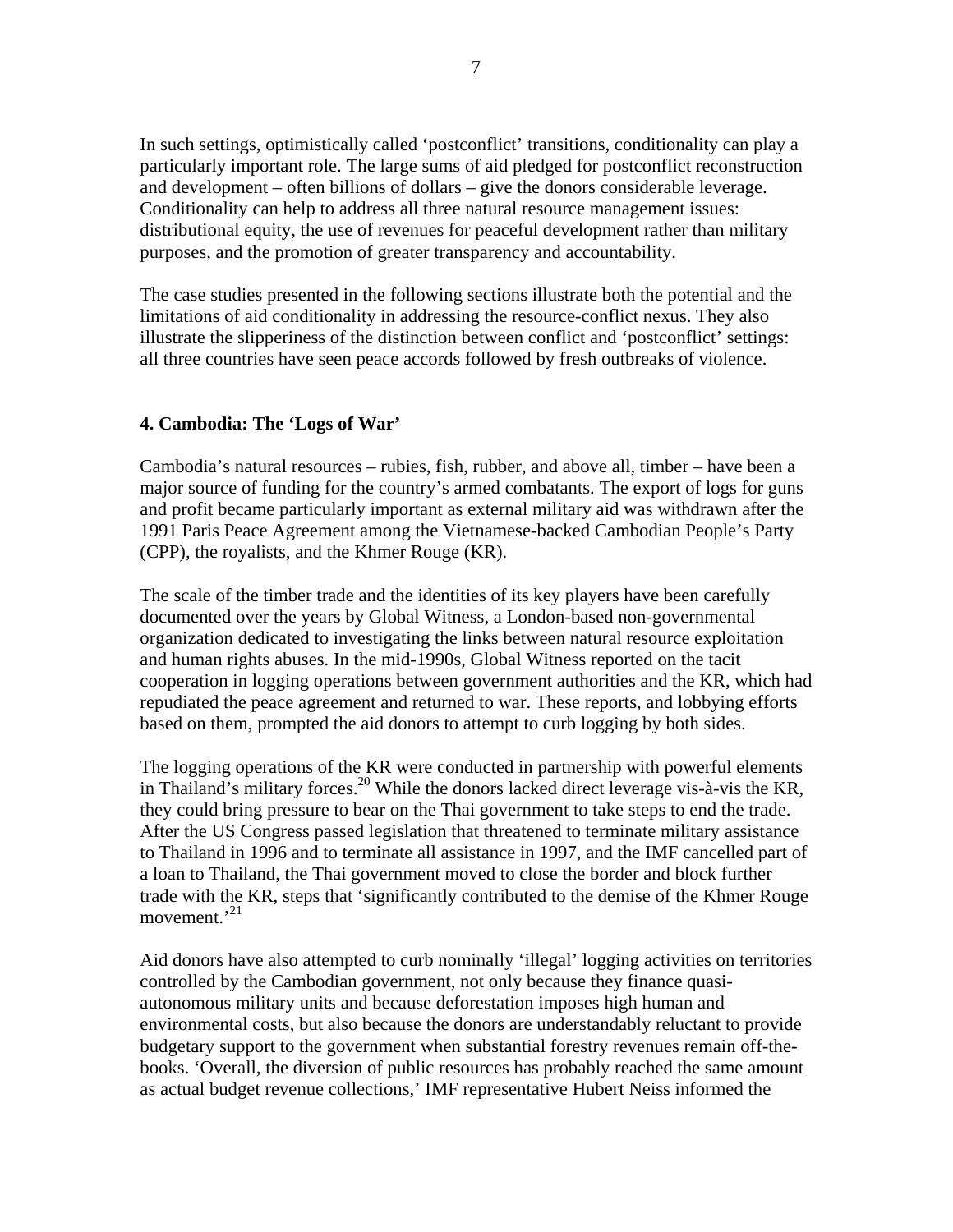donors' Consultative Group for Cambodia in July 1997. Neiss claimed that illegal logging was responsible for 'well over \$100 million' in lost revenues in the previous year, and declared this to be 'the single most critical issue in Cambodia.<sup>22</sup> The IMF had demonstrated its displeasure over the forestry issue by repeatedly delaying and freezing loan disbursements, and ultimately suspending them altogether, in response to the Cambodian government's failure to meet the revenue targets specified in its loan agreement. Neiss announced that IMF aid would be resumed only when the government took steps to halt illicit logging and bring legitimate logging revenues into the government budget.

Other donors offered verbal support to the IMF's concerns, but they did not follow suit by cutting aid. Their timidity that can be explained, at least in part, by their desire to maintain cordial relations with the Cambodian government. After criticizing the government for human rights abuses, the Australian ambassador had become the target of a scurrilous rumor campaign in Phnom Penh, and more importantly, Australian firms were cut out of business deals. The lesson was not lost on other members of the diplomatic community. 'What is important for many of these ambassadors is to defend their few miserable contracts,' a senior UN official in Cambodia complained. 'It is as if they represent their companies rather than their countries.<sup> $23$ </sup> In donor priorities, short-run commercial interests can loom larger than the long-run goal of building a durable peace.

In mid-1997, violent clashes broke out between the CPP and the royalists, and their coalition government collapsed. More aid cutoffs soon followed. Global Witness reported that this 'coup d'état' was 'primarily funded by logging revenue,' and that for the next two years militias allied with the ruling party 'were given carte blanche to log anywhere they chose and keep the money.<sup>24</sup>

After a Japanese-brokered agreement that led to fresh elections and a new coalition government, the donors pledged renewed aid to Cambodia in 1999. In response to continued donor pressures, the government launched a crackdown on illegal logging. But the crackdown primarily targeted 'small loggers and unruly political clients, rather than key forest concessionaires.<sup> $25$ </sup> In an unusual arrangement backed by the donors, the government contracted Global Witness to act as an independent forestry monitor, funded by the British government's Department for International Development. Despite repeated declarations of good intentions by the authorities – including an official suspension of all logging operations in late 2001 – Global Witness reported in mid-2002 that illegal logging 'is still taking place throughout Cambodia.<sup>'[26](#page-27-25)</sup>

Senior Cambodian leaders have been unhappy about these pressures for reform, and at times they have openly played the commercial-relations card in an effort to pit bilateral donors against each other. 'Japan is taking a lead,' a Cambodian commerce ministry official declared in 1999, while denouncing conditions on US aid. 'By the time the US shapes up, if a US company is bidding on a contract against a Japanese company, do you think the US will win? I don't think so.'<sup>27</sup>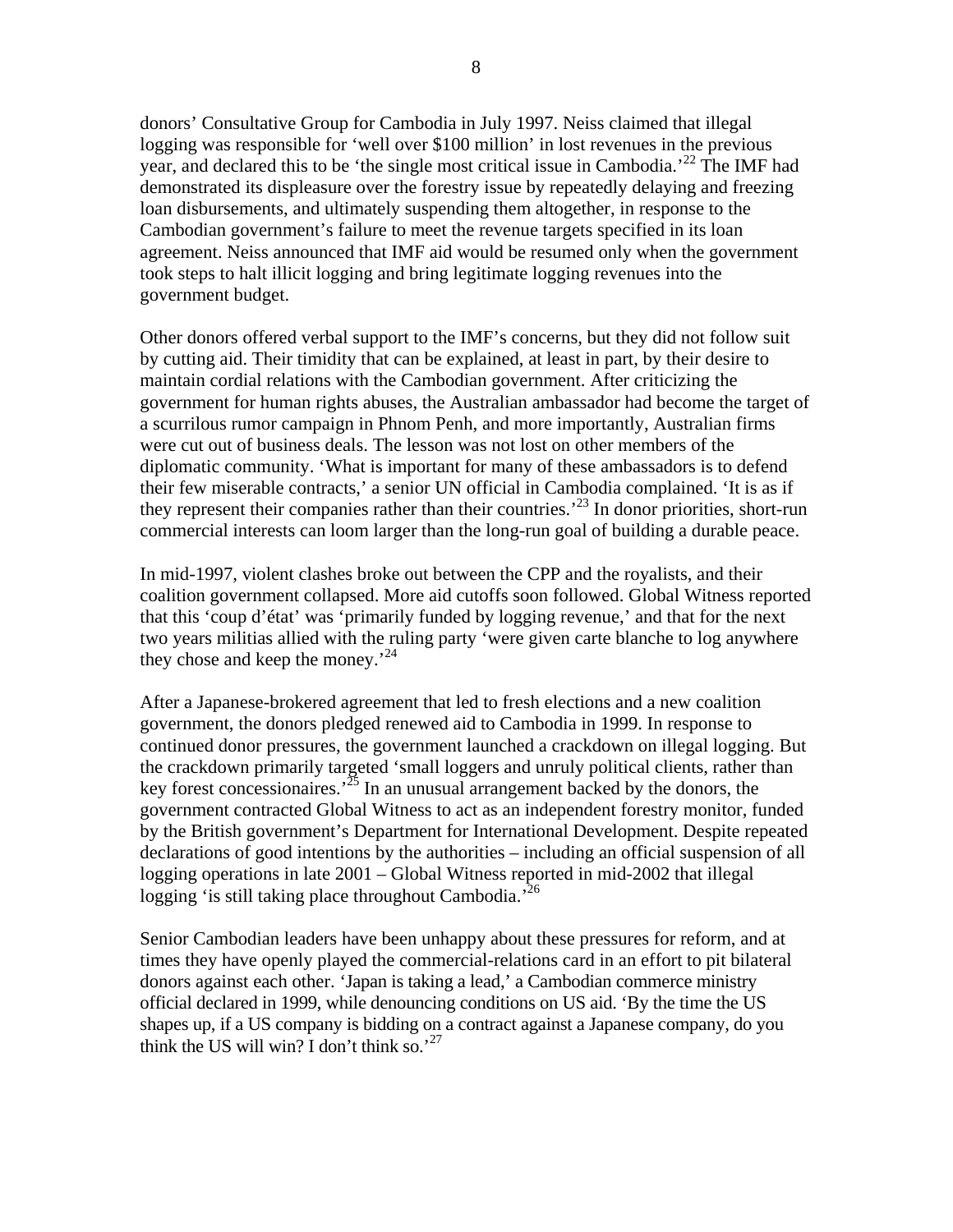The efforts of aid donors to rein in the 'logs of war' in Cambodia, through formal performance criteria in the case of the IMF and the informal policy dialogue in the case of bilateral agencies, have not been a resounding success. But neither have they been a complete failure. The IMF's leading role in this effort has been made easier by the fact that the logging revenue issue can be packaged as a matter of fiscal responsibility, rather than as a political question. Yet the political ramifications are obvious, given the close interconnections between incomes from the timber trade and political power backed by arms. In the case of the Khmer Rouge, third-party conditionality helped to cut off sales of timber to the Thai market. On the government side, progress has been slow, often frustratingly so; in April 2003, for example, the Cambodian government terminated Global Witness' official role as independent monitor.<sup>28</sup> Yet without the restraining influence of international pressures, backed by formal and informal conditionality, the pillage of Cambodia's forests might have been even more rapacious.

#### **5. Angola: Oil for Blood**

Angola's natural resource revenues played a key role in sustaining the decades-long war between the ruling Movement for the Liberation of Angola (MPLA) and the National Union for the Total Independence of Angola (UNITA). The conflict, which began before Angola's independence from Portugal in 1975, reflected class and ethnic divisions, particularly between the Luanda-based *mestiço* elites who dominated the MPLA and the impoverished Ovimbundu of the central highlands where UNITA found support.<sup>29</sup> The fighting continued – with brief interruptions by abortive peace accords – until the death of UNITA leader Jonas Savimbi in 2002. To fund the war, the MPLA relied on oil revenues along with backing from the Soviet Union and Cuba; UNITA relied on diamond revenues along with backing from the United States and South Africa. With the end of the cold war and the fall of South Africa's apartheid regime, support from these foreign sponsors dried up, making oil and diamond revenues all the more crucial. 'The relative value of the controlled resources,' a World Bank report observes, 'largely explained the relative strength of the opposing armies.<sup>[30](#page-27-29)</sup>

UNITA reportedly obtained at least \$3.7 billion from diamond sales between 1992 and 1998. Oil revenues received by the MPLA government are estimated to have ranged from \$1 billion to \$3 billion per year in the 1990s, the exact amount being unknown since much of it escaped recording in the government's books.<sup>31</sup> Oil revenues take three main forms: (i) oil taxes, which reached about \$3 billion/year in 2000 and 2001; (ii) 'signature bonuses,' one-time payments by oil companies in return for development rights, which reportedly totaled \$879 million in 1999; and (iii) oil-backed loans, whereby the government in effect mortgages its future oil revenues, which reportedly amounted to \$3.5 billion in 2000-01.<sup>[32](#page-27-31)</sup>

The rest of the Angolan economy is a shambles. 'Over the last 35 years, economic activity collapsed in almost all sectors except oil and diamonds,' the World Bank reports. 'As a result, the non-mineral economy virtually disappeared as a contributor to national output and a source of foreign exchange.'[33 F](#page-27-32)or example, the production of coffee,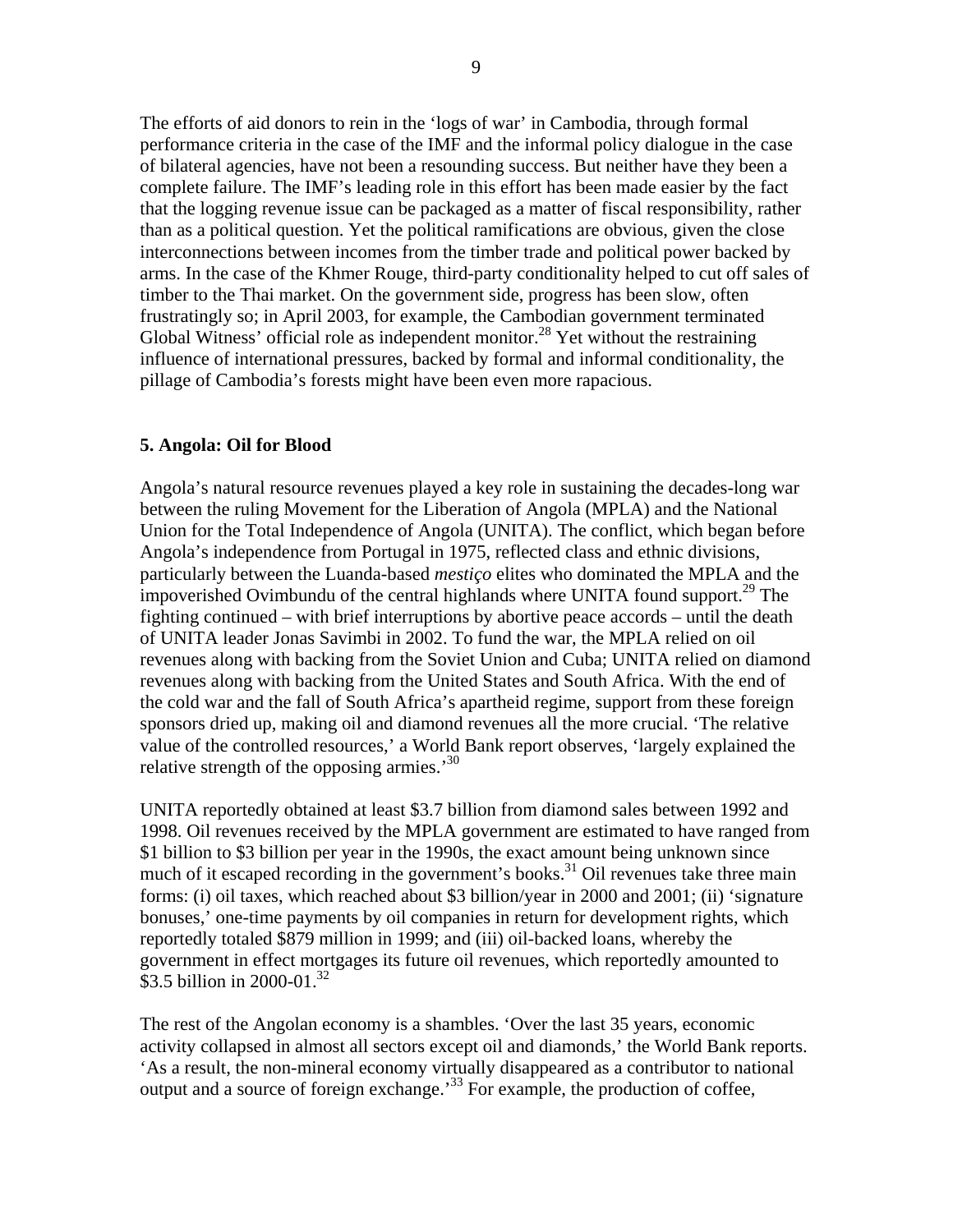Angola's principal export before the war, has plummeted from 400,000 tons per year to 2,000 tons.<sup>34</sup> The country's per capita income is less than half its pre-independence level. The human toll of the conflict has also been huge: roughly 750,000 deaths, 445,000 refugees, and 4.1 million internally displaced persons in a total population of about 12 million.<sup>35</sup> Save the Children Fund recently called Angola 'the worst place on earth to be a child. $^{36}$ 

In addition to funding for arms purchases and payments to combatants, Angolan oil and diamond revenues allowed senior leaders to amass great personal wealth. Global Witness traced \$1.1 billion, apparently derived from Angolan oil revenues, to a single bank account in the British Virgin Islands.<sup>37</sup> A March 2003 World Bank document provides this frank assessment:

Since independence, the availability of oil and diamond revenues in a conflict environment has created tremendous opportunities for corruption. Privileged access to state contracts, regulatory agencies, foreign partnerships, elite health and education facilities, privatized state assets, and subsidized credit and foreign currency enriched a few at the expense of the many. It also resulted in a hugely inefficient allocation of resources; high levels of consumption; and a business climate characterized by favoritism, kickbacks, connected transactions, and other distortive and non-transparent practices. In addition, severe weaknesses in Angola's fiduciary framework have led to the occurrence of very large unexplained discrepancies in the country's fiscal accounts, varying from 2 to 23 percent of GDP between 1997 and 2002. It has been estimated that total unexplained discrepancies in 2001 amounted to 10% of GDP, or more than \$900 million.<sup>[38](#page-27-37)</sup>

The international campaign against 'conflict diamonds,' and the imposition of a UN Security Council mandated sanctions regime, curtailed UNITA's access to international markets.<sup>39</sup> Other policy instruments are needed to address the issue of 'conflict oil,' however, since the oil revenues flow to an internationally recognized government. Aid conditionality is one such instrument, but it is not a terribly potent one since Angola's oil revenues greatly exceed the amount of aid on offer.

The World Bank began lending to Angola in 1991, after the signing of the Bicesse peace accord, which broke down the following year. In 1995, after the new Lusaka accord, an international donor conference for Angola was held in Brussels, yielding pledges of more than \$1 billion in development assistance. 'These funds were subsequently held back,' the World Bank reports, 'due to insufficient progress in the peace process and lack of a clear reform agenda.['40 I](#page-27-39)n July 1995 the IMF began a Staff-Monitored Program (SMP), a move that could pave the way for IMF lending, but it was 'seriously off-track' by the end of the year.<sup>[41](#page-27-40)</sup>

To obtain financing from private-sector creditors, the government has relied on oilbacked loans, a practice that dates from the mid-1980s. The state oil company Sonangol has set up offshore 'escrow' accounts into which income from oil shipments is deposited;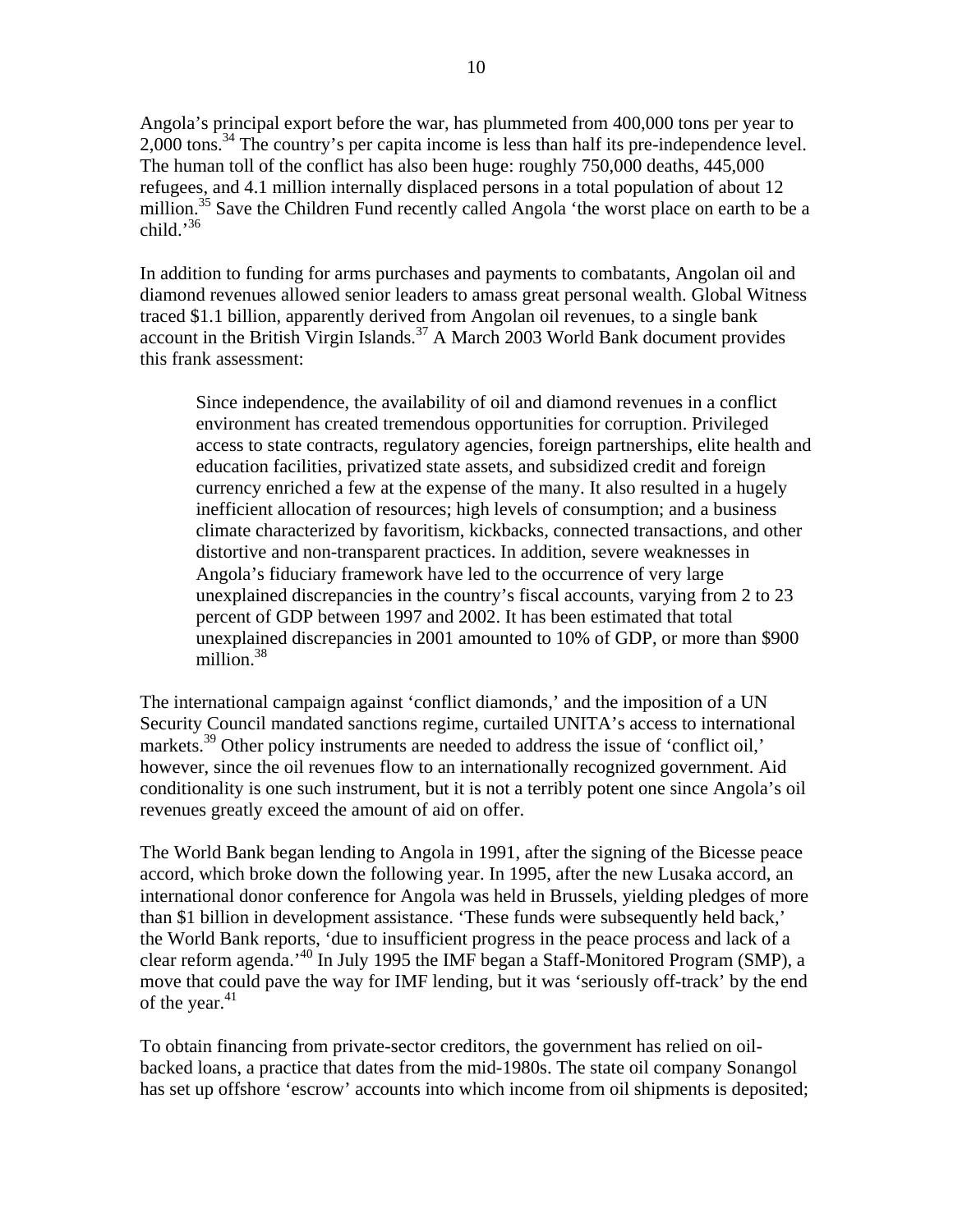oil-backed loans are repaid from these accounts, bypassing the Angolan financial system.<sup>42</sup> 'Because of high interest rates, typically 2 percentage points above Libor [the London inter-bank offer rate], and safe repayment structures,' *The Financial Times* reports, 'the banks' appetites for these oil-backed loans are voracious.<sup>43</sup> The IMF estimates that oil-backed loans comprised one-third of Angola's total debt at the end of 1999. The government has limited its debt-service payments to these private loans and some of its debts to multilateral creditors; new lending from bilateral and multilateral creditors is 'virtually shut off' with accumulated arrears of more than \$4 billion.<sup>44</sup>

The world oil price slump in 1998-99 made the Angolan government more receptive to donor pressures for reform, at least temporarily. The IMF launched a new SMP in April 2000, under which the government agreed to increase expenditures on education (from 4.8% of total spending in 1999 to 12.5% in 2000) and health (from 2.8% to 9.3%) and to hire an international auditing firm to undertake a 'diagnostic study' of the oil sector.<sup>[45](#page-27-44)</sup> Successful completion of these steps reportedly would have opened the door to a \$75 million emergency loan from the IMF, and to a rescheduling of external debts to bilateral creditors, permitting new borrowing on more favorable terms than the oil-backed private  $loans.<sup>46</sup>$  $loans.<sup>46</sup>$  $loans.<sup>46</sup>$ 

The international accounting firm KPMG was awarded a \$1.6 million contract to conduct the oil diagnostic study, funded jointly by the Angolan government and the World Bank. The aim of the study was simply to examine discrepancies between projected oil revenues and the revenues actually deposited in Angola's central bank over the 18-month period from mid-2000 to end-2001. Its mandate did not extend to the actual use of revenues, nor to a retroactive accounting of oil revenues in the 1990s.<sup>47</sup> In these respects, the study represented a small step toward greater transparency.

The Angolan government's willingness to accommodate the donors faded as oil prices rebounded. A 2002 IMF report, leaked to the press after its publication was blocked by the Angolan government, found that more than \$900 million in oil revenues was missing from state coffers in 2001 – roughly three times the total value of humanitarian aid to Angola – and that \$4 billion had gone missing over the previous five years.<sup>[48](#page-27-47)</sup>

Savimbi's death in February 2002 opened the way for the signing of a Memorandum of Understanding between the government and UNITA representatives two months later, in which both sides agreed to a cessation of hostilities. This agreement may mark the end of the road for UNITA, but whether it will provide the basis of a lasting peace remains to be seen. Resources are desperately needed to address the needs of ex-combatants, internally displaced persons, and other vulnerable groups, and to redress the historic disparities between the Luanda-based elite and the rest of the country, particularly the Ovimbundu in the central highlands. 'If these disparities are not dealt with,' a report by the International Crisis Group warns, 'more organised and strident opposition may eventually coalesce, whether through UNITA or some other political group.<sup>[49](#page-27-48)</sup>

With the end of the war, the government may feel somewhat more inclined to undertake reforms, both to enhance its public image in advance of elections and to induce the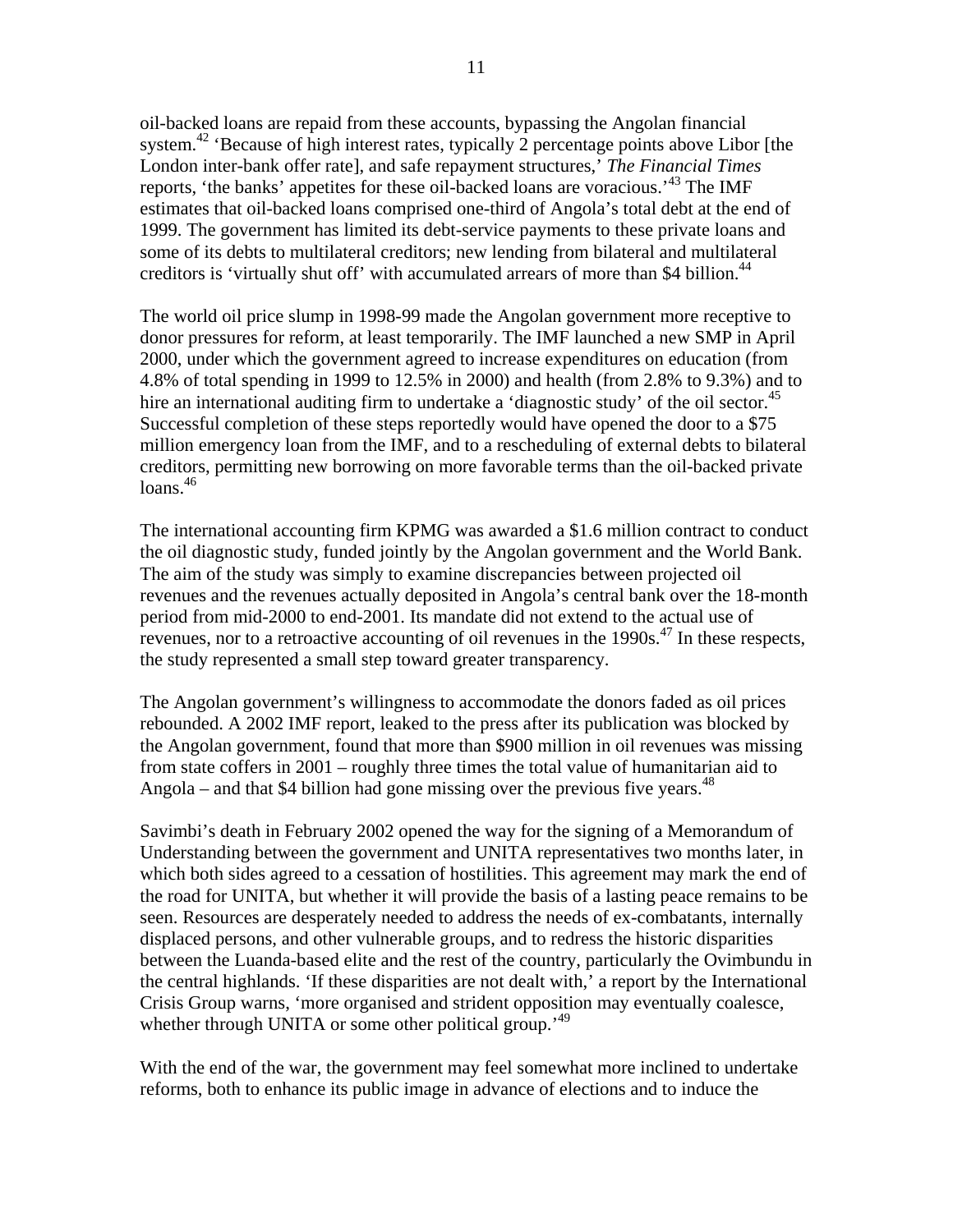donors to convene an international conference to pledge aid for reconstruction and development. An agreement with the IMF on a reform program is widely seen as precondition for significant reconstruction aid.[50](#page-27-49) Reflecting this generalized though informal conditionality, a report by the UN Secretary-General to the Security Council observes that 'a redirection of expenditures by the Government towards the social sectors will make it easier to advocate for complementary funding from the international donor community.'<sup>51</sup>

More specific conditionalities are set out in the World Bank's 'transitional support strategy' (TSS) for Angola, initiated in March 2003. The TSS seeks to promote greater transparency and efficiency in public resource management, to support the delivery of services to war-affected groups and vulnerable populations, and to prepare the ground for 'pro-poor economic growth.' The Bank's strategy explicitly incorporates conditionality in support of this agenda:

Further lending in outer years would be triggered by decisive progress against selected indicators, including satisfactory implementation of the demobilization program, completion of the oil sector diagnostic study, and a substantial reduction in extra-budgetary and quasi-fiscal outlays. Alternatively, in the event that conflict re-emerges or governance deteriorates, impeding service delivery and even modest economic reform, the Bank would continue to support AAA [analytical and advisory activities] but new lending would cease and a gradual disengagement would begin. $52$ 

Although the scope for aid conditionality in Angola has improved since the cessation of hostilities with UNITA, the leverage that donors can bring to bear on the government continues to be constrained by the availability of easy oil money. 'The IMF is holding out carrots,' explains one observer, while 'industry is holding out  $T$ -bone steaks.'<sup>53</sup> If there is to be any realistic prospect of significant reform, complementary international actions are clearly needed. These include efforts to promote greater transparency on the part of the oil companies doing business in Angola, such as the 'Publish What You Pay' campaign launched by Global Witness and the UK government-sponsored Extractive Industries Transparency Initiative (EITI).<sup>54</sup> As always, however, the willingness of donors and investors to press for reforms is tempered by considerations of 'commercial expediency.<sup>55</sup> Angola is now the seventh largest source of oil imports to the United States, and in the next few years the country is expected to rival or surpass Nigeria as Africa's top oil exporter.<sup>56</sup> The profits from the country's oil are partitioned between domestic and international actors. It would be misleading simply to identify the former with the problem, and the latter with the solution.

#### **6. Afghanistan: Aid on the Margins of a War Economy**

In Afghanistan, too, natural resource revenues have played an important role in financing armed conflict, particularly after the 1989 Soviet pullout.<sup>57</sup> Over the last two decades, the United Nations Office on Drugs and Crime (UNODC) reports, the opium trade became 'an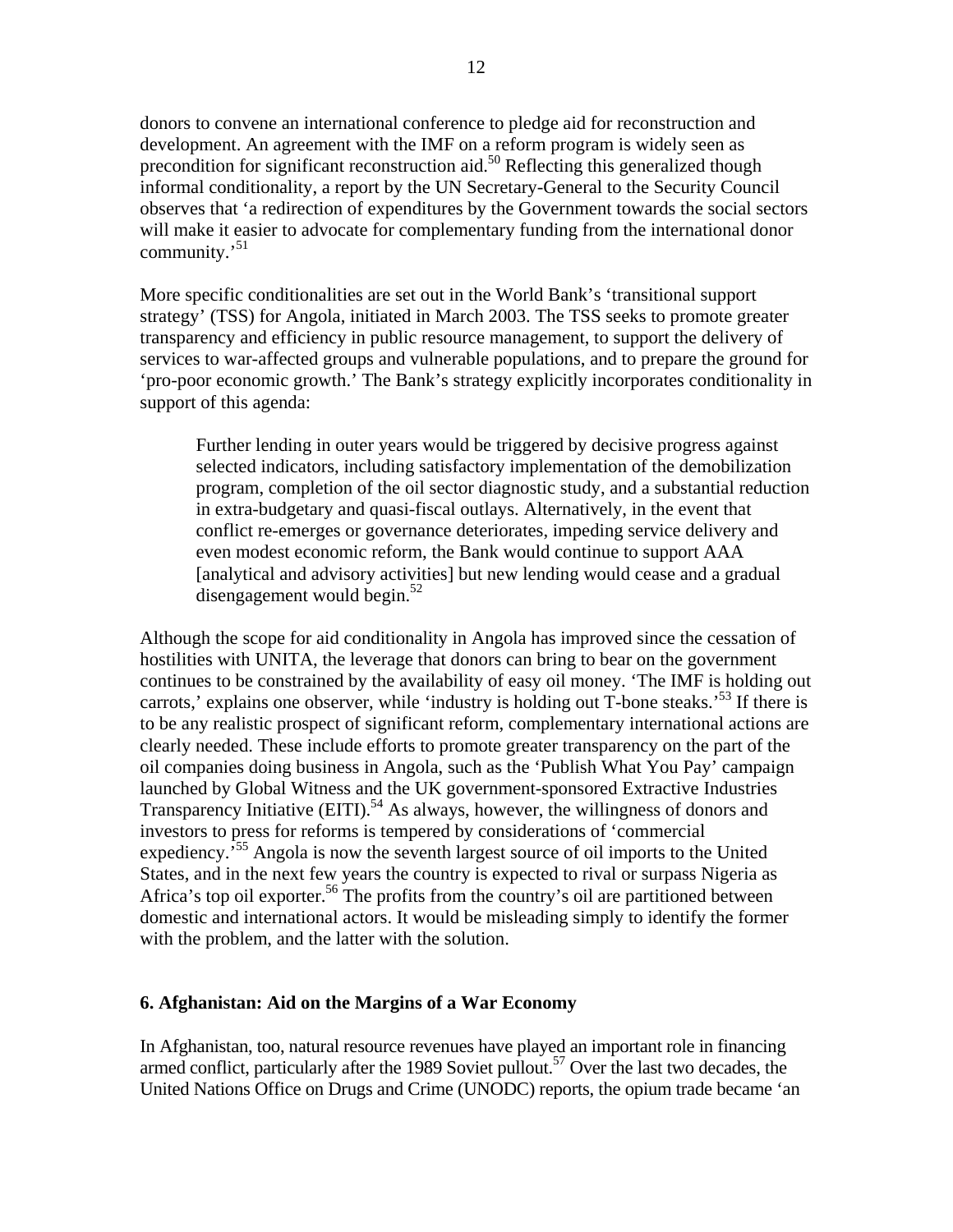integral part of Afghanistan's war economy, with opium going out of the country and arms coming in.' UNODC estimates that farmers and local traders earned about \$180 million annually from opium in 1994-2000. Afghan traffickers, who buy opium in local bazaars and then export raw opium and processed opiates, received larger incomes, estimated at \$720 million in 2000.<sup>58</sup> During its five-year war against the Taliban in the late 1990s, the Northern Alliance exported gemstones – emeralds, rubies, aquamarines, and lapus lazuli – mined in the slice of Afghan territory it controlled, and used the proceeds to buy 'guns, ammunition, rocket launchers, and second-hand helicopters.<sup>59</sup> Meanwhile, millions of acres of Afghanistan's forests were 'stripped bare' to export timber to Pakistan.<sup>[60](#page-27-59)</sup>

If we expand the definition of 'natural resources' to include all fortunes bestowed by virtue of location, then the customs revenue derived from Afghanistan's 'transit trade' – the smuggling of goods overland from the Persian Gulf to South Asia – should also be counted. The profitability of this trade arises mainly from 'policy-induced price differentials' among countries in the region, notably between duty-free Dubai and high-tariff Pakistan.<sup>61</sup> The transit trade was estimated at \$2.5 billion per year in the late 1990s, with the Taliban deriving at least \$75 million annually from informal duties.<sup>62</sup> Today, both customs revenues and opium profits appear to be substantially higher than in the 1990s.

To date, the potential for conditionality as an instrument to curb these resource flows has been quite limited. Three key prerequisites for effective conditionality, as noted above, are: (i) domestic parties who wield authority with enough legitimacy to serve as interlocutors for aid agreements; (ii) a 'carrot' of reconstruction and development aid that is big enough to provide an incentive to shift from the war economy to a new peace economy; and (iii) an accompanying determination among international actors to assign priority to the goals of conflict resolution and peacebuilding. In Afghanistan, all three have been in short supply. Rather than being able to reduce the profit margins of the war economy, aid has operated at the margins of that economy. At best it has helped to mitigate the human costs of conflict.

To some extent, the first prerequisite – the presence of a party with whom to negotiate – was met in the years of Taliban rule (1996-2001), although fighting persisted and the Taliban never controlled the entire country. But with its repressive internal policies, willingness to host foreign terrorist groups, and close ties to Pakistani intelligence agencies, the Taliban never won international recognition as the legitimate government of Afghanistan. The country's seat at the United Nations remained in the hands of the Northern Alliance. This choked off access to reconstruction and development aid; what foreign aid the country received was almost entirely humanitarian assistance.

During this period, tensions arose within the international community over whether aid should be used in an effort to modify Taliban policies. The 'Six plus Two' group, consisting of government representatives from the six neighboring countries plus the United States and Russia, established under UN auspices in 1997, pressed for changes on the political front. The Afghan Support Group, an inter-donor body also formed in 1997, was divided between those donors advocating a hard line (notably the US and the UK) and others advocating greater engagement (the Scandinavians).<sup>63</sup> Similar divisions existed within the UN.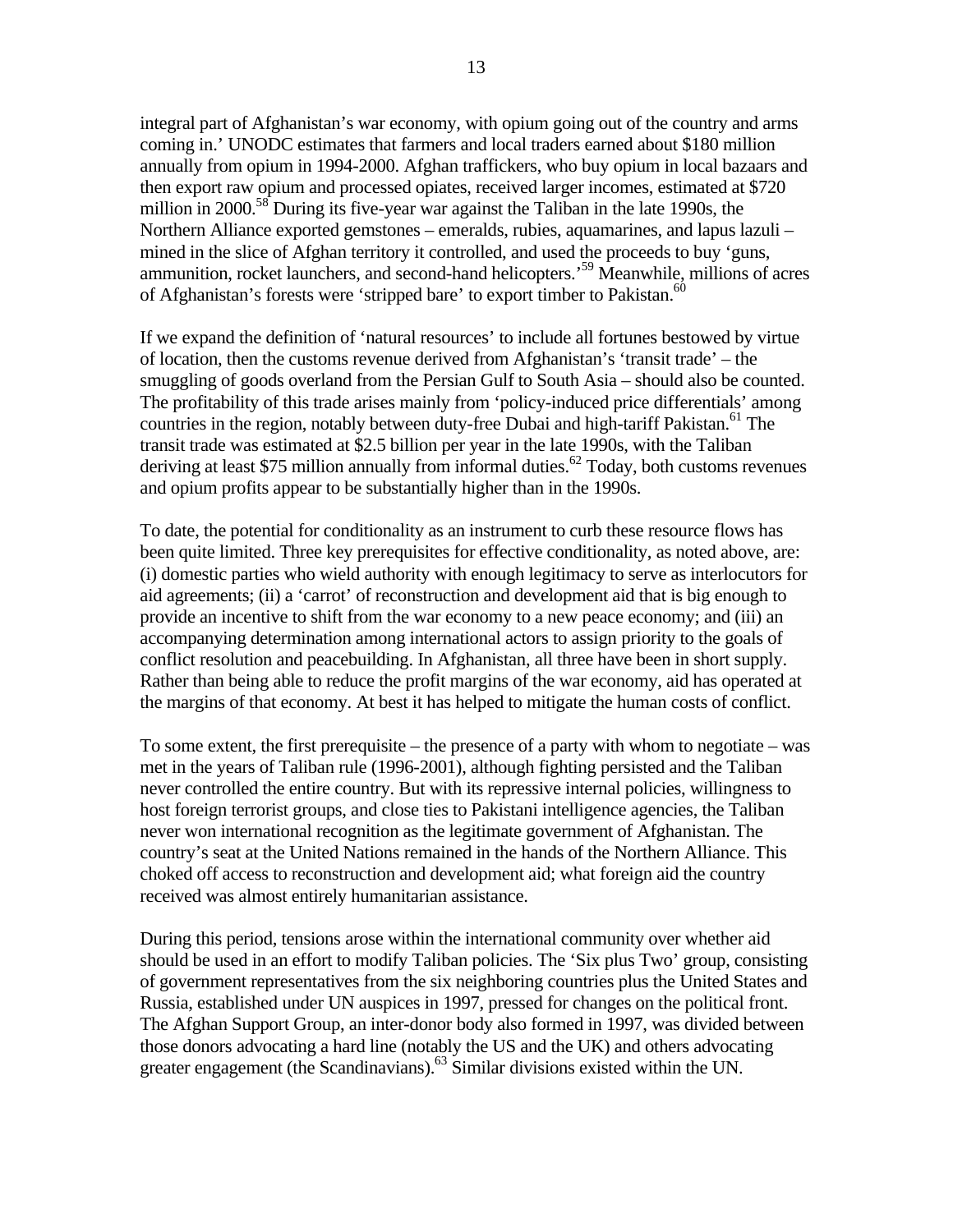The 'Strategic Framework for Afghanistan,' adopted by the UN Secretariat in 1998, was intended as a pilot effort to foster greater 'coherence' among the activities of UN agencies by attempting to reconcile political objectives with aid objectives. It would have been hard to choose a less promising terrain for such an initiative. The preponderance of humanitarian relief in aid to Afghanistan meant that meant that many donors and NGOs considered it unethical to apply conditionality. Moreover, it was doubtful that threats to withhold to humanitarian aid would have much impact on the Taliban, for whom the well-being of vulnerable populations did not seem to be an overriding concern. After much debate, the Strategic Framework adopted a compromise whereby 'life-saving' aid was exempt from conditionality, while 'life-sustaining' aid could be subject to conditionality, a tenuous distinction that prolonged the controversy rather than resolving it.<sup>[64](#page-27-61)</sup>

In the end, the Strategic Framework was widely regarded as a failure. Conditionalities 'did little to change the Taliban,' one observer concluded, but they 'undermined the effectiveness of the assistance programme.'[65 I](#page-27-62)n addition to the paucity of aid to which conditionality could be applied, reasons advanced for this failure include the business-as-usual mentality at the aid agencies, which led to the 'triumph of project over plan and agency over agenda'; $66$ the relatively large scale of other resource flows, including opium and transit trade revenues and financial aid the Taliban received from Saudi Arabia;  $67$  and the fact that the bulk of aid was channeled through UN agencies and NGOs who often were reluctant to apply conditionality, rather than being administered directly by the donors.<sup>[68](#page-27-65)</sup>

Seeking a more substantial carrot, Francesc Vendrell, the head of the UN Special Mission to Afghanistan, asked the World Bank to begin reconstruction planning for Afghanistan.<sup>[69](#page-27-66)</sup> Several prominent experts on Afghanistan similarly argued, in a paper issued by the Swiss Peace Foundation in June 2001, that 'conditional planning for reconstruction can function as an incentive for both Afghan and regional actors.' They urged the UN, World Bank, and major donor governments to launch a 'public diplomacy process' that would stake out the conditions for reconstruction assistance, and suggested that aid money be placed in an escrow account pending an agreement.<sup>70</sup> Whether such moves could have borne fruit in the course of time remains an open question.

International pressures on the Taliban did score one eleventh-hour triumph: a decree banning opium cultivation was announced in mid-2000, in advance of the October planting season. The ban was remarkably effective, virtually eliminating the crop in provinces under Taliban control, and causing great economic hardship for farmers who depended on it. The country's opium production plummeted from 3,300 tons in 2000 to 185 tons in 2001.<sup>71</sup> The Taliban's prime motive was probably not to attract aid, but rather to bolster its campaign for official recognition at the UN.<sup>72</sup> The move was followed, however, by \$43 million in additional emergency aid from the US, and by a pledge by US Secretary of State Colin Powell to explore ways to help farmers hit by the ban.<sup>[73](#page-27-69)</sup>

The terrorist attacks in New York and Washington on September 11, 2001, starkly exposed the inadequacy and perils of the policies pursued by the international community in Afghanistan in the past two decades – policies that can be summed up as opportunistic support for armed groups in the 1980s and malign neglect in the 1990s. After the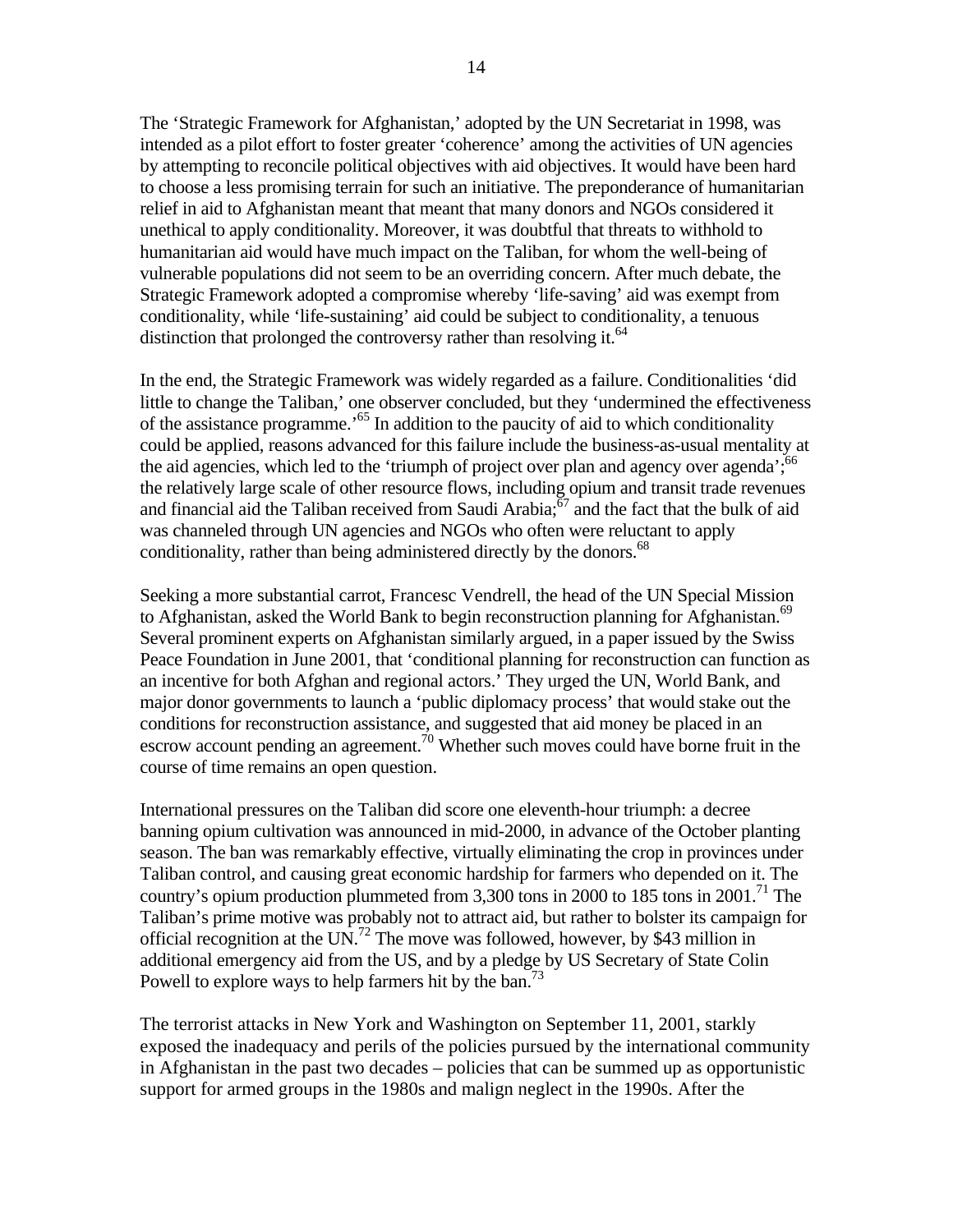Taliban's refusal to hand over individuals implicated in the attacks, the US-led coalition intervened militarily, paving the way for the interim Afghan administration headed by Hamid Karzai. Yet the international community has yet to break definitively with past policies. Once again, armed Afghan groups have been enlisted opportunistically, this time to fight al-Qaeda and Taliban forces. And despite pledges of aid for reconstruction and development, little has materialized, raising fears that Afghanistan will remain trapped in a war economy.[74](#page-27-70)

In November 2001, the major parties to the Afghan conflict (apart from the Taliban) agreed at a conference in Bonn to establish an interim administration, to be followed by a new constitution and elections to form a new national government. Rather than a peace accord, the Bonn agreement represents 'a power-sharing agreement brokered by the United States and the United Nations,' one that 'put control of the security forces in the hands of one political group in Kabul, marginalized the largest ethnic group in the country, and left local commanders and other "warlords" to rule their districts with impunity.'[75](#page-27-71) In the absence of a central government with an effective monopoly of legitimate force and fiscal capacity, efforts to use aid conditionality for conflict resolution and peacebuilding in Afghanistan would have to have to involve bargains with local military commanders and with governments of neighboring countries that support rival Afghan factions.

So far, the needs of state-building have remained subordinated to short-term military objectives. In first year after the Bonn agreement, 84% of international spending on Afghanistan went to the fight against al-Qaeda and the Taliban, 9% to humanitarian assistance, 4% to the International Security Assistance Force mandated by the UN Security Council to provide security in the capital, and only 3% to reconstruction.<sup>76</sup> Not only has the reconstruction aid 'carrot' remained small, but it also has been heavily concentrated in Kabul and the environs, due not only to the urban bias of aid agencies but also to prevailing insecurity in the countryside. The 'bubble economy' in the capital, and the resulting exacerbation of rural/urban dichotomies, threaten to replicate features of the pre-war 'rentier state' that helped to precipitate the Afghan conflict.<sup>[77](#page-27-73)</sup>

The interim administration collected some \$80 million in customs duties – its only significant source of domestic revenue – in 2002. In the same year, regional commanders are estimated to have collected more than \$500 million in customs duties. In May 2003, the administration launched an effort to persuade the latter to remit revenues to the central government. President Karzai and Finance Minister Ashraf Ghani threatened to resign over this issue, a threat perhaps directed as much at the international community as at the regional warlords. US Deputy Secretary of State Richard Armitage warned that the warlords would face 'some rocky times' if they refused to comply. Initial efforts focused on Ismail Khan, who controls the country's most lucrative border post in Herat, and Rashid Dostum, who controls northern oil fields and Soviet-built fertilizer and electricity plants.<sup>[78](#page-27-74)</sup>

Lacking the means of violence to force regional leaders to hand over the revenues, the central administration is relying on its 'moral authority' to secure compliance.<sup>79</sup> Its moral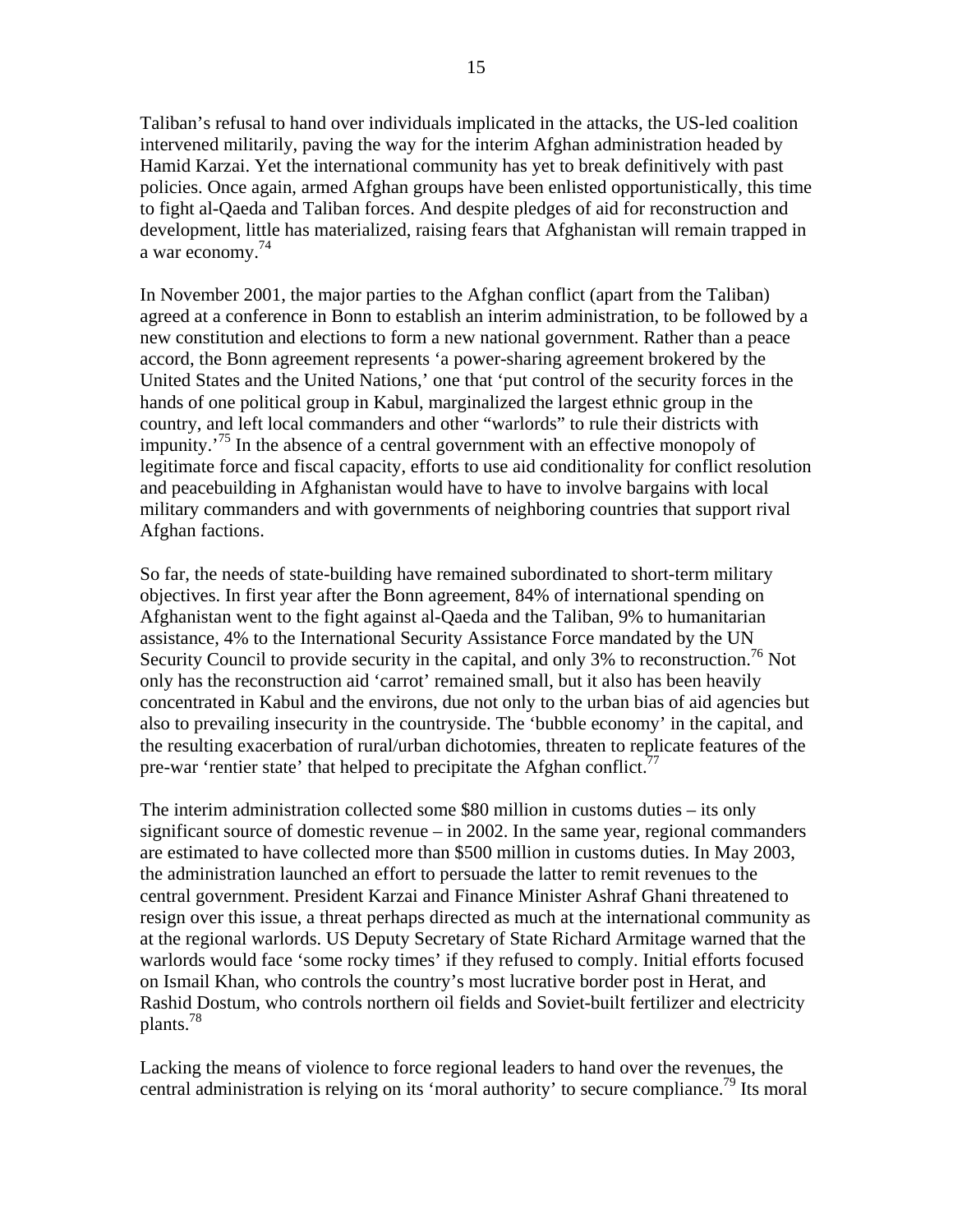clout is circumscribed, however, by its own failure to accomplish visible reconstruction and deliver government services. Observers compare the situation in Kabul unfavorably to the success with which Ismail Khan has rebuilt roads and bridges in Herat.

Revenues are needed to build state capacity, but state capacity is needed to gain revenues. In principle, foreign aid can help to provide a way out of this chicken-and-egg dilemma, providing external resources so that the government can demonstrate its capacity to deliver goods and services. In practice, however, the donors have channeled less than 20% of their aid through Afghanistan's new administration, preferring to manage spending the themselves or subcontract with  $NGOs.<sup>80</sup>$  $NGOs.<sup>80</sup>$  $NGOs.<sup>80</sup>$ 

Meanwhile, opium production has rebounded. The UNODC estimates the total value of the 2002 crop at a record \$2.5 billion.<sup>81</sup> This figure, equivalent to more than one-third of Afghanistan's GDP, is probably an overestimate, since it was obtained by valuing the crop at the high price of the preceding year, but there is no doubt that the opium economy is again in full bloom. The US and UK governments sought to use aid conditionality to curb the trade in spring 2002, delivering an ultimatum to the Karzai government 'to cut off the drug trade' to start the flow of reconstruction and development aid. Given the administration's limited power, this had a predictably modest impact. The US, UK, and World Bank earmarked \$80 million to compensate poppy farmers for eradicated crops, but much of the money reportedly was pocketed by warlords who 'fabricate reports of the crops destroyed' and have 'a strong interest in seeing that the eradication program remains a job only partly done.<sup>[82](#page-27-61)</sup>

At March 2003 meetings of the Afghan Development Forum in Kabul and the Afghan High-Level Strategic Forum in Brussels, Finance Minister Ashraf Ghani sketched three possible future scenarios. The first, the creation of a stable and relatively prosperous Afghanistan, would require, he estimated, about \$15-20 billion in international aid over the next five years. The second, in which the country would become 'another failed development project' lurching from crisis to crisis, would cost about \$7.5 billion in the same period, a level of annual expenditure roughly comparable to that in 2002. The third, in which Afghanistan would degenerate into a 'narco-mafia state' run by criminal syndicates, would have the lowest short-term cost, but the highest cost in the long run.<sup>83</sup>

By thus reminding the donors of their own incentives to provide aid, Ghani effectively stood the conditionality debate on its head. In Afghanistan, as elsewhere, the problem is not only for aid donors to induce recipients to put peace at the top of their agendas. It is also for aid recipients, and others committed to conflict prevention and peacebuilding, to persuade donor governments to do the same.

#### **7. Concluding Remarks**

Conditionality is seldom popular. Recipients naturally would prefer aid without strings attached. Among aid donors, too, conditionality has fallen into disfavor in recent years. Several studies have questioned its efficacy in promoting conventional economic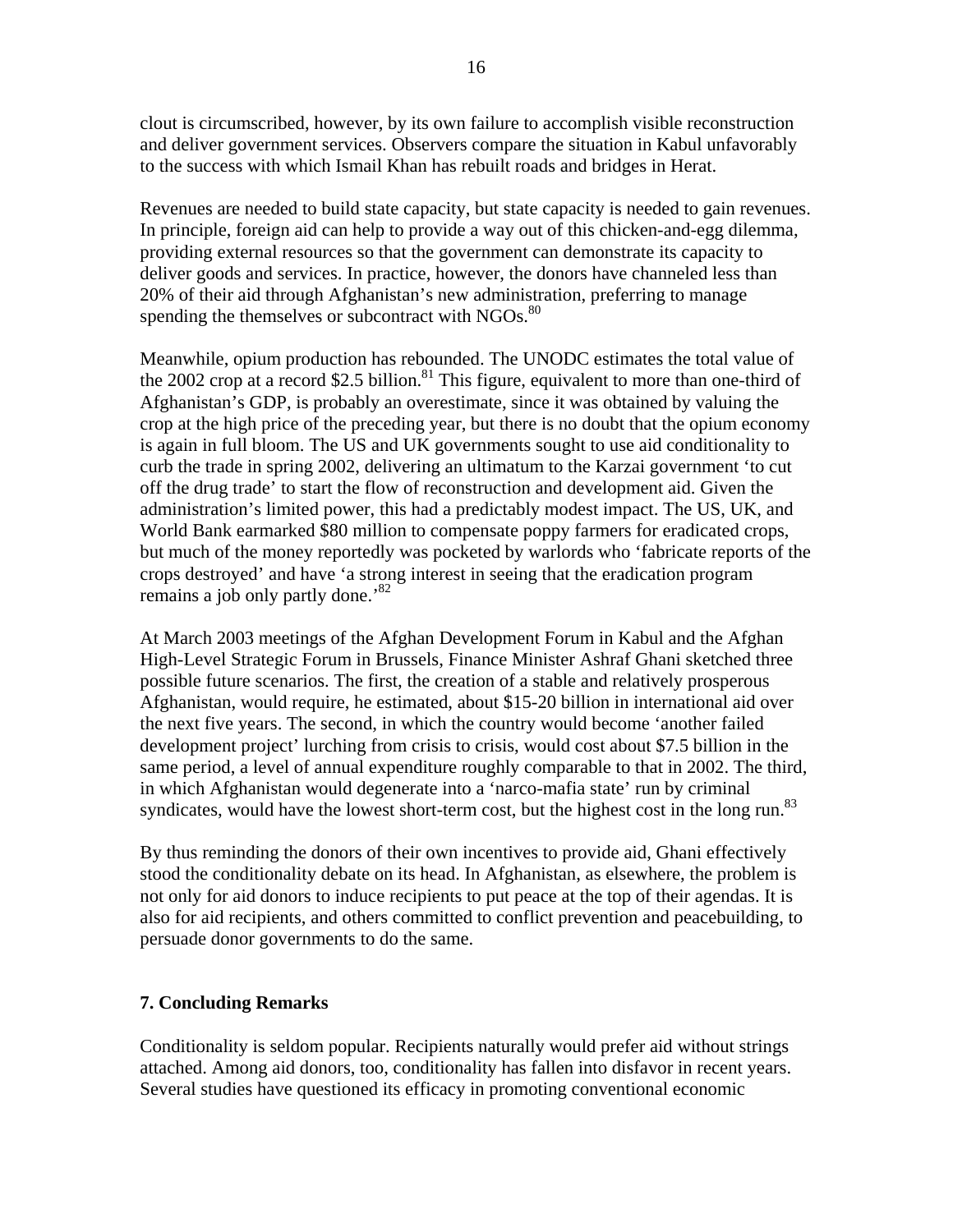objectives such as budget deficit reduction and trade liberalization, and have called for a shift from conditionality to 'selectivity,' the preferential allocation of aid to governments that demonstrate domestic 'ownership' of the desired policies. $84$  At the same time, there have been calls to retreat from extending conditionality to non-traditional issues. Citing recent IMF interest in poverty alleviation, for example, the Meltzer Commission appointed by the US Congress warned in 2000 against 'mission creep,' and in response the IMF announced moves to 'streamline' its conditionality.<sup>85</sup>

Whatever their merits, the selectivity and the back-to-basics movements are ill-suited to addressing the challenges posed by violent conflict. To allocate aid only to 'good performers,' in the name of efficiency, would be to deny it to many of those countries at most risk of conflict. To await domestic ownership of pro-peace policies in a society torn by conflict may mean waiting a very long time. And simply to ignore the risks of violent conflict, in the name of sticking to the 'core competencies' of donor agencies, is a recipe for wasting scarce aid resources, since war can destroy the best-laid economic plans.

Recent experiences in Cambodia, Angola, and Afghanistan suggest that aid donors can use conditionality to support peace, even where links between natural resource revenues and conflict makes this task especially challenging. In such settings, conditionality is one tool by which the international community can seek to address several critical issues:

- *Management of natural resource revenues by governments:* In places at risk of an outbreak or renewal of violent conflict, a key task is to ensure that the benefits and costs of natural resource exploitation are distributed so as to ease social tensions rather than exacerbating them. As we have seen, this could turn out to be a make-or-break issue in Angola and Afghanistan, where disparities between urban elites and rural populations could interact with ethnic divisions to re-ignite conflict. During conflicts, a key need is to curtail the use of resource revenues to finance war, although there is little scope for conditionality when conflict has blocked flows of aid other than humanitarian assistance. After the signing of a peace accord, a key task is to encourage governments to channel natural resource revenues into peace implementation. In all three settings, conditionality can be used to encourage greater transparency and accountability in revenue management, as the IFIs have attempted to do in Cambodia and Angola. Indeed, it is hard to make a convincing case for unconditional aid to governments whose leaders keep substantial revenues off the books.
- *Containment of 'spoilers':* In many places, a key issue is how to deal with 'spoilers,' leaders of government or rebel forces who oppose peace agreements and are willing to use violence to undermine them. In some cases, conditionality can help to induce such individuals to cooperate with the peace process, a strategy that scored some success in Bosnia.<sup>86</sup> In other cases – particularly where the spoiler 'sees power as indivisible, holds immutable preferences, and will take strategic advantage of any inducement' – the challenge is containment rather than co-operation.<sup>87</sup> Here, too, conditionality can play a role when spoilers rely on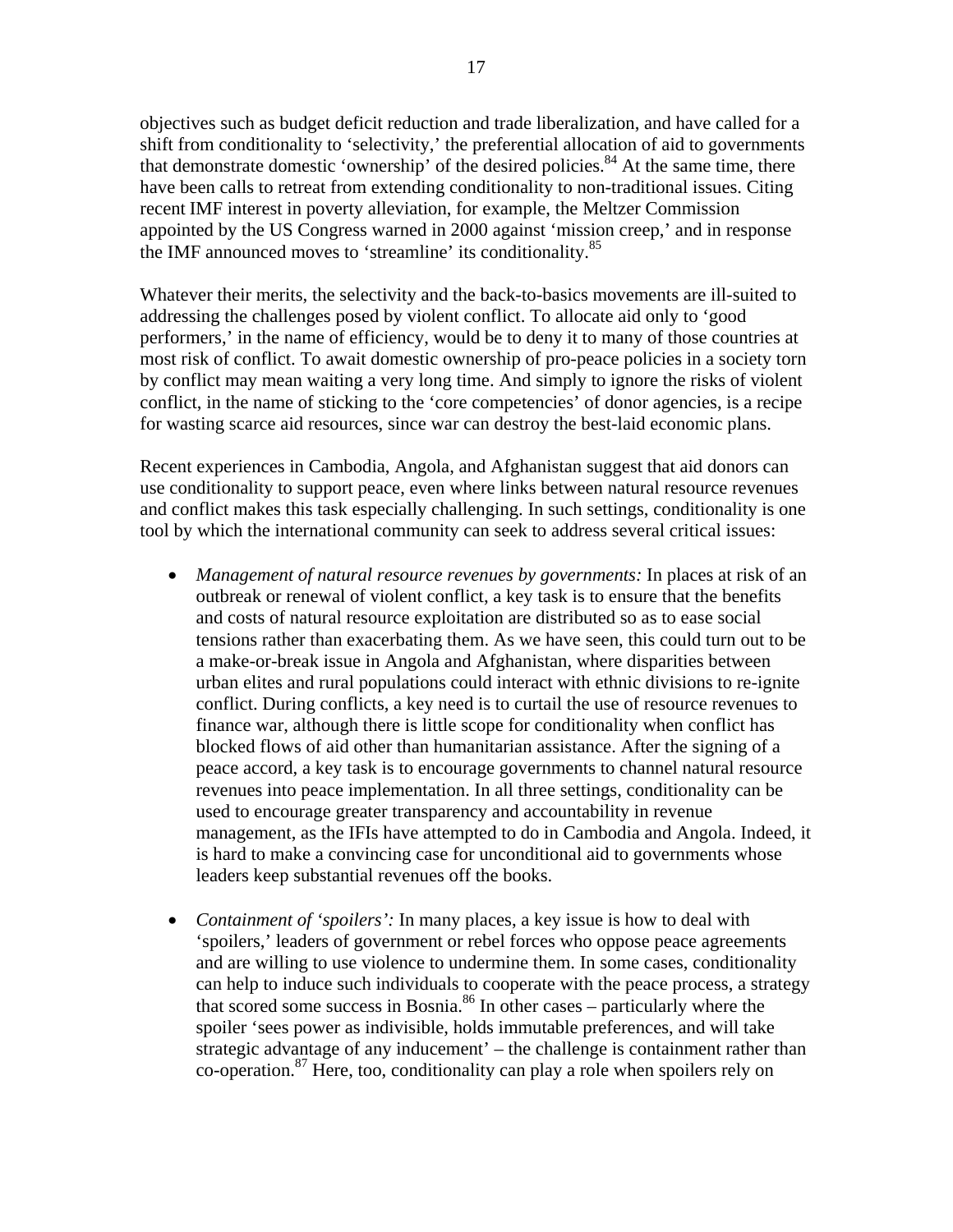support from neighboring governments, as illustrated by the Thai government's curb on log exports by the Khmer Rouge.

- *Building alternative livelihoods:* When the goal is not to *redirect* natural resource revenues but to *reduce or eliminate* them – as in the case of opium production – then a critical issue is the provision of alternative livelihoods. Again there can be a role for conditionality, as when donors provide aid to farmers on the condition that they stop growing poppies – the obvious caveat being that the aid actually reaches the farmers, rather than being pocketed by local powerbrokers as appears to be the case in Afghanistan. Conditionality could also be used to encourage governments to create a favorable economic environment for alternative livelihoods – for example, by supporting remunerative prices for legitimate crops. The latter would require an about-face on the part of some donors, notably the IFIs, whose economic policy conditionalities often have precisely the opposite effect, requiring the lifting of trade barriers and removal of price supports to farmers in developing countries, even in the face of competition from subsidized producers in the industrialized countries.
- *Curtailing private loans backed by future resource revenues:* The role of oilbacked loans by private creditors in Angola poses the issue of how to handle debts that were contracted not to benefit the populace, but rather to finance warfare and feather the nests of powerful leaders. It would be a sad irony if aid to postwar Angola were used to repay these debts. Yet given the fungibility of aid – the fact that external resources free up domestic resources for other purposes – the only way that donors can prevent this outcome would be to condition their aid on the repudiation of such debts. Selective debt repudiation would have a legal basis in the doctrine of 'odious debt' in international law, particularly if done by a successor government to the regime that contracted the debts.<sup>88</sup> Again, support for such a policy would represent a marked departure from past donor policies. But it would have two salutary effects: in the short run, it would conserve natural resource revenues for reconstruction and development needs; and in the long run, it would serve as a warning to creditors that such loans are not risk-free.

At the same time, the cases discussed in this paper illustrate the constraints on both the ability and the willingness of aid donors to use conditionality to promote peace. There are serious obstacles on both the recipient side and the donor side of the aid relationship:

• *Limited leverage:* The extent of donor influence on the parties to a conflict depends on the volume of aid relative to other sources of income. Given the practical and ethical objections to conditionality on humanitarian aid, the relevant sort of aid is development and reconstruction assistance. In wartime, official development assistance is often minimal, so there is generally less scope for conditionality than in preconflict and 'postconflict' settings. And since ODA goes to governments (or, with government permission, to NGOs), conditionality generally offers little scope for influencing anti-government rebel groups, unless they receive support from neighboring governments to whom it can be applied.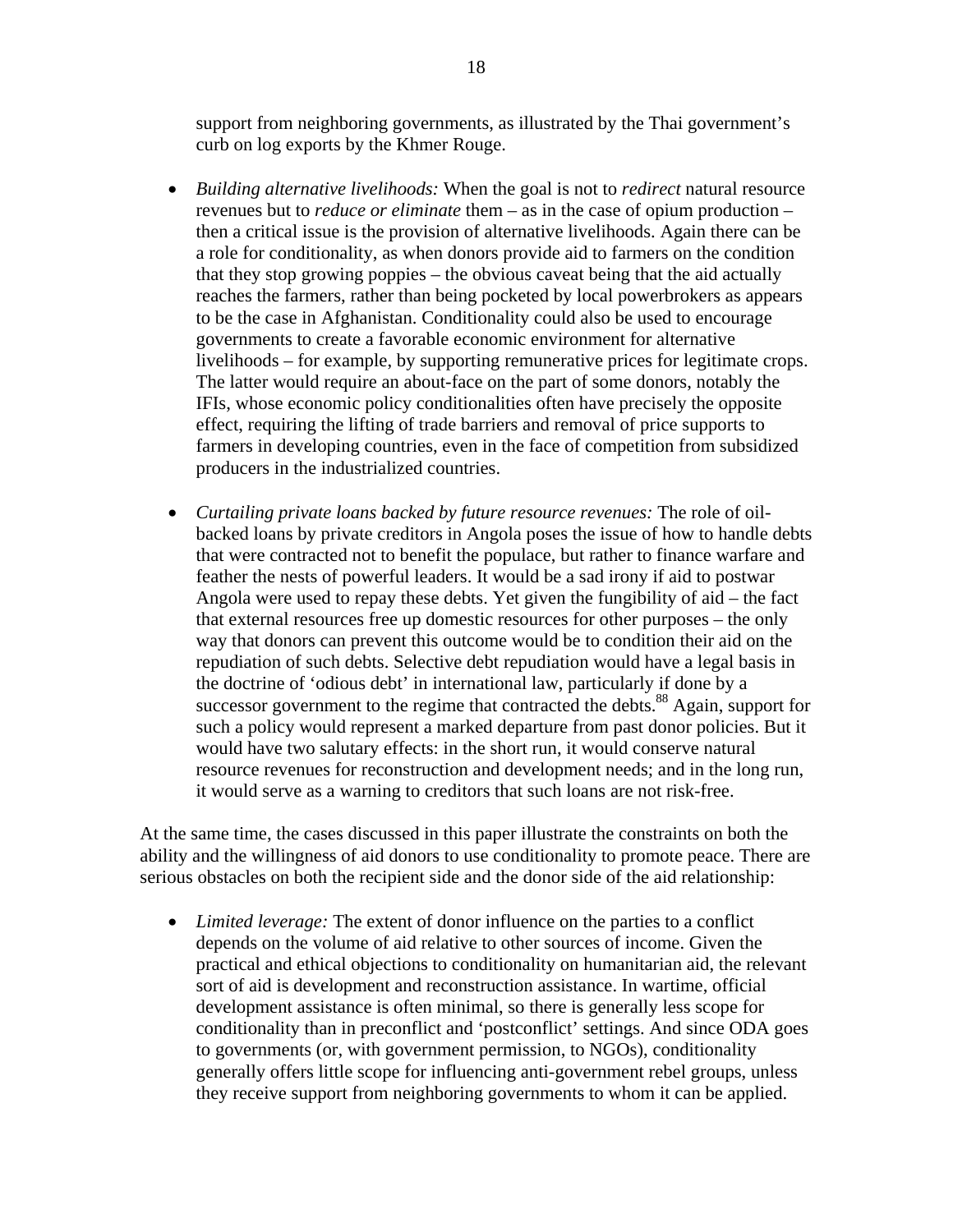- *Lack of authorities with effective control:* A further constraint is that aid recipients may lack sufficient power to implement the conditions. In Afghanistan, for example, donor threats to make reconstruction aid to the Karzai administration conditional on opium eradication are not likely to have much impact in the field, where real authority is in the hands of autonomous regional commanders. More generally, as also illustrated in Afghanistan, state capacities in postconflict settings are often constrained by a lack of revenues, while revenue collection in turn is constrained by the lack of state capacities.
- *Competing priorities of donor governments:* History makes it all too clear that peace is not invariably the highest priority of donor governments. They may espouse conflict prevention as 'a flag of convenience,' but pursue other aims in their deeds.<sup>89</sup> Thus conflict resolution in Afghanistan has taken a back seat to the 'war on terror,' much as it was subsumed by superpower rivalry during the cold war. Commercial interests also can exert a powerful influence in donor decisionmaking, as noted in the Cambodian case. Worldwide, roughly half of all bilateral aid is tied to exports from the donor countries.  $90$  Conditionality is not welcomed by firms seeking to win contracts, particularly if other donors do not follow suit and thereby give their own firms a competitive edge. Similarly, when foreign firms are engaged in natural resource exploitation – as in the case of the oil industry in Angola – their short-term interests may lead them to oppose conditionality on the part of donor governments, even where this could help to foster a more stable environment for long-term investment.
- *Business as usual at the aid agencies:* Within the aid agencies, a similar businessas-usual ethos can pose a further obstacle to conditionality. Individual aid officials typically are rewarded for making loans and disbursing grants, not for holding them up by seeking to impose tough conditions. In the annual budget cycles of donor governments, agencies that fail to 'move the money' often find themselves penalized by reduced allocations in the following year. Conflict-related conditionality requires an overhaul of these bureaucratic incentive structures. The performance of both individuals and agencies must be judged not in terms of how much money they spend, but rather in terms of how effectively their aid supports the goals of building and sustaining peace.

Given these constraints, it is evident that conditionality cannot offer a panacea for violent conflict. No matter how favorable the setting, and no matter how committed the aid donor, conditionality is not a magic 'anti-bullet.' Aid is at best one instrument in the international community's toolkit for promoting peace, and not always the most potent one.

The absence of conditionality, however, can undermine efforts to prevent or resolve conflict by other means. In the months before the 1994 Rwandan genocide, for example, the international community was pressing the government to implement the Arusha peace accord signed in the previous year. Yet the donors failed to cut aid in response to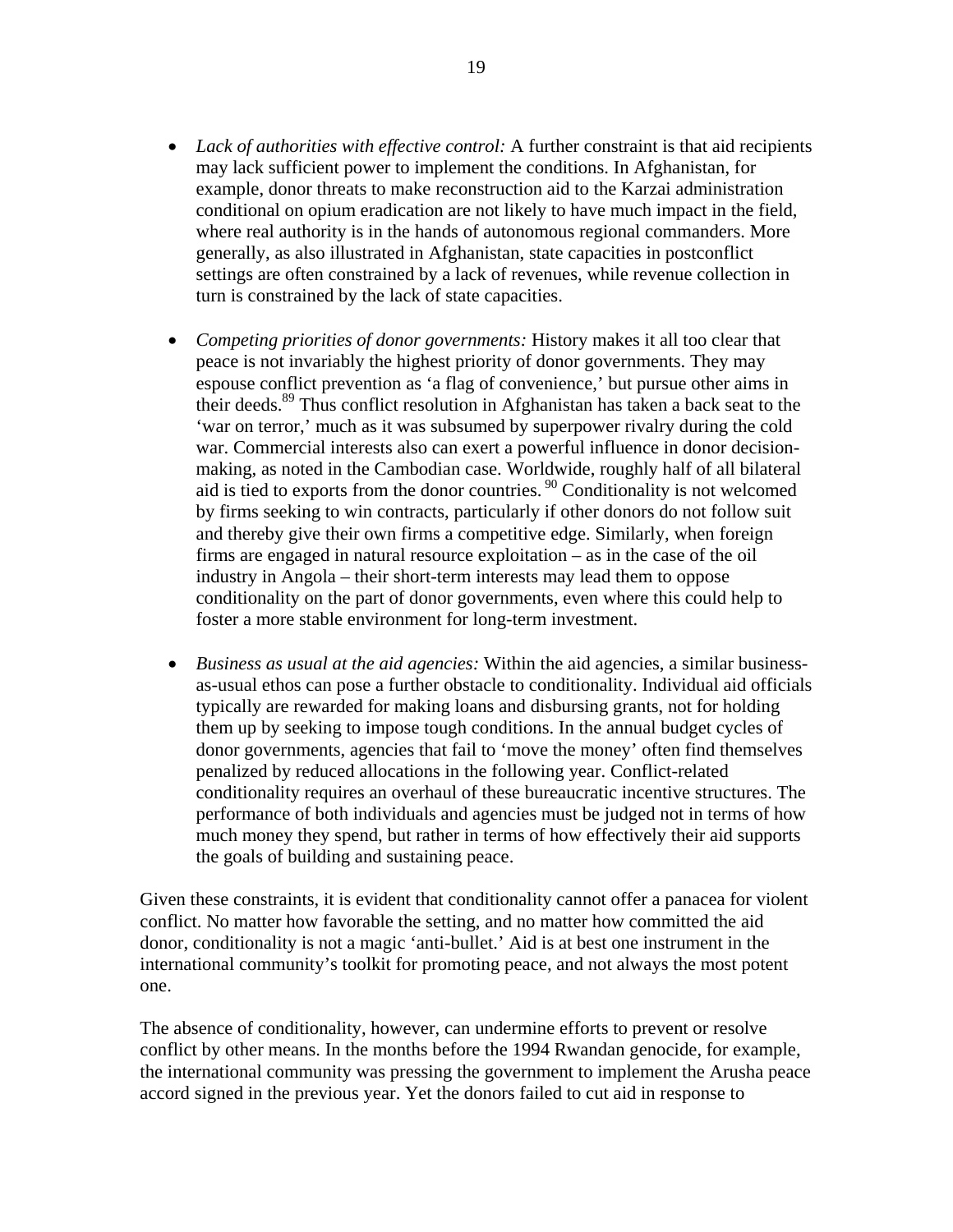mounting human rights abuses, leading the Joint Evaluation of Emergency Assistance to Rwanda to conclude that 'donors collectively sent the message that their priorities lay elsewhere.'<sup>[91](#page-27-83)</sup>

The question is not whether donors will send a message with their aid, but what that message will be. It is not tenable to pretend that economic performance and foreign aid can be divorced from questions of war and peace. Nor can aid donors disclaim responsibility for the impact of their actions – or inaction – on the dynamics of conflict. Although aid conditionality seldom will be sufficient to prevent violent conflicts, end wars, or guarantee the success of peacebuilding efforts, it may be a necessary element of broader international strategies to bring about a more peaceful world.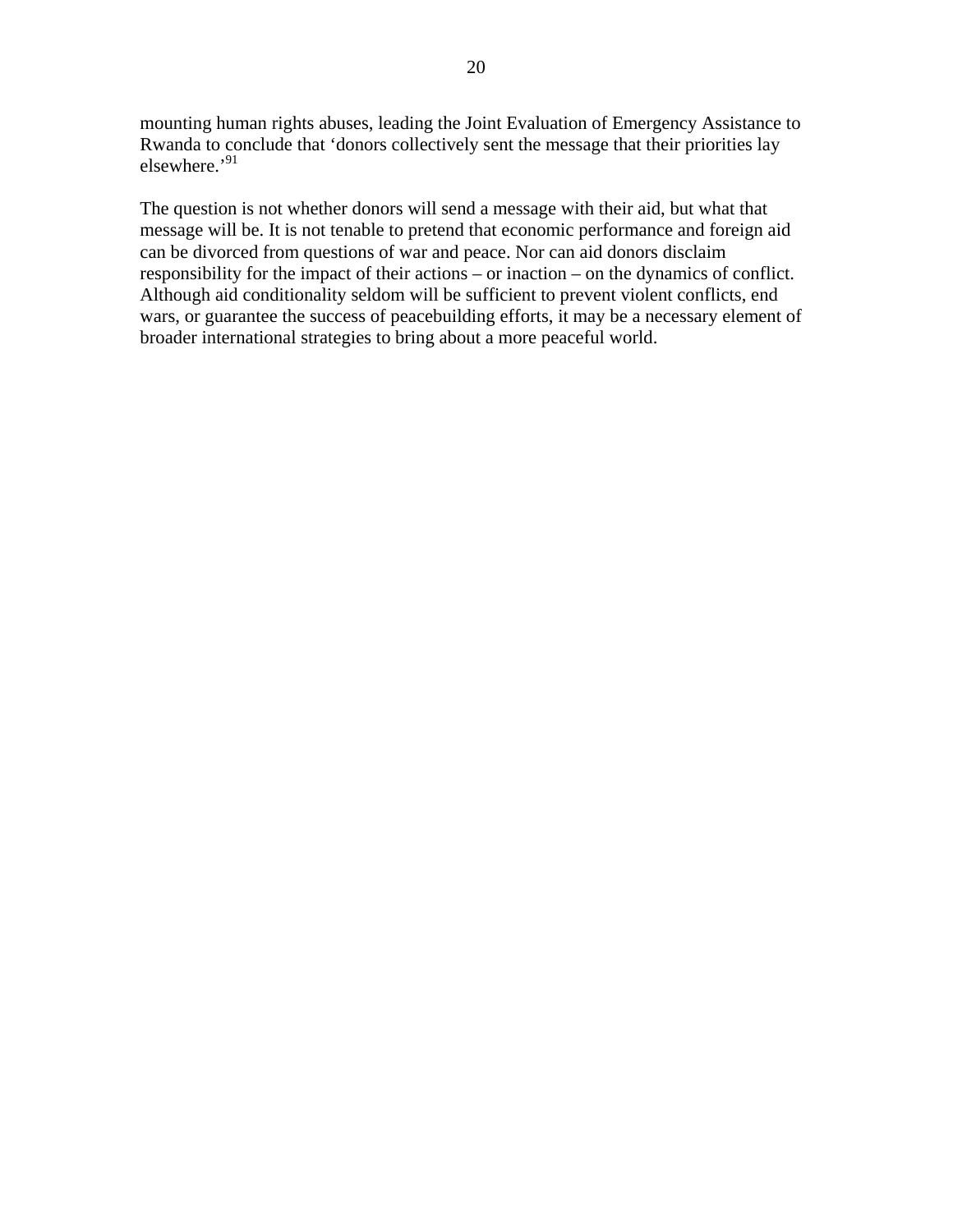#### **Acknowledgements**

I wish to thank the editors and participants in the Economic Agendas in Civil War project for helpful discussions and suggestions. I am also grateful to Neil Cooper and Barnett Rubin for comments on an earlier draft of this paper. The views expressed here the author's alone.

#### **Notes**

 $\overline{a}$ 

<sup>1</sup> There is ample precedent. For example, in 1990 the U.S. retaliated for Yemen's vote against a resolution authorizing force against Iraq by cutting off aid. See Tom Zeller, 'How to Win Friends and Influence Small Countries,' *New York Times,* 16 March 2003, p. 3-WK.

 $2^2$  For discussion, see Crawford, 'Foreign Aid and Political Conditionality,' and Doornbos, 'Good Governance.'

<sup>3</sup> For discussion, see Pastor and Conroy, 'Distributional Implications of Macroeconomic Policy.'

<sup>4</sup> See Boyce, *Investing in Peace,* ch. 3, and Khattry and Rao, 'Fiscal Faux Pas.'

<sup>5</sup> James K. Boyce *et al.*, *Adjustment Toward Peace: Economic Policy and Post-War Reconstruction in El Salvador,* report prepared for the United Nations Development Programme, San Salvador, May 1995. A revised version of this study was published as Boyce, ed., *Economic Policy for Building Peace.*

<sup>6</sup> See de Soto and Castillo, 'Obstacles to Peacebuilding.' Some observers attributed funding shortfalls to fiscal austerity measures demanded by IMF and World Bank conditionalities (see, for example, Orr, 'Building Peace in El Salvador,' pp. 167-168). A careful analysis of policy formation in the early years of the Salvadoran peace process suggests, however, that the core problem was the unwillingness of the government to fund these programs, rather than its inability to do so (see Wood, 'Peace Accords,' and Boyce, 'External Resource Mobilization').

<sup>7</sup> For discussion, see Boyce, *Investing in Peace,* ch. 4.

<sup>8</sup> International Bank for Reconstruction and Development, *Articles of Agreement*, Article III, Section 5(b).

<sup>9</sup> World Bank, *The World Bank's Experience with Post-conflict Reconstruction,* p. 51.

<sup>10</sup> For discussion, see Boyce, *Investing in Peace,* chapter 3.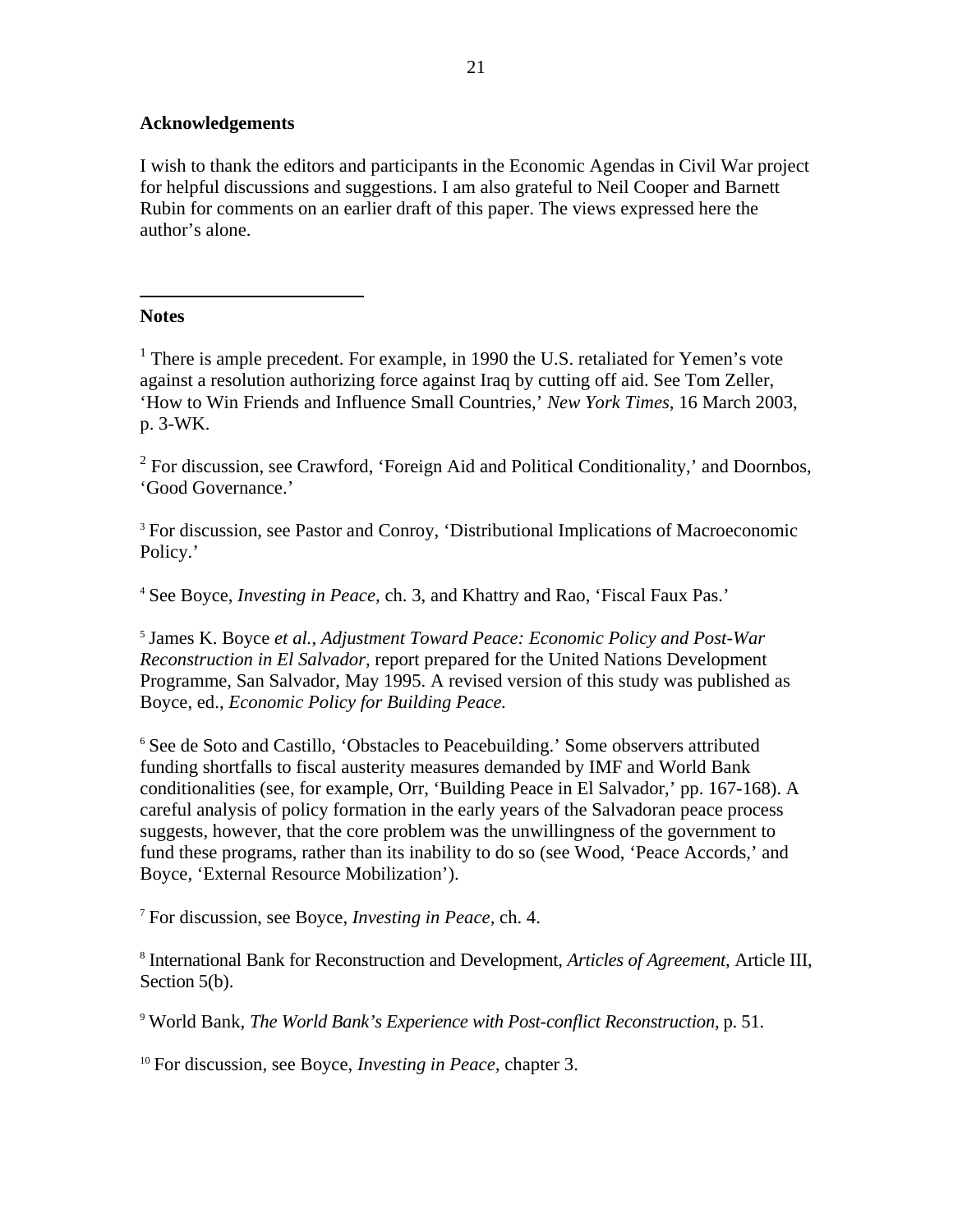<sup>11</sup> European Commission and World Bank, 'Chairman's Conclusions of the Second Donors' Conference on the Reconstruction of Bosnia and Herzegovina,' Brussels, 13 April 1996.

<sup>12</sup> See Boyce, *Investing in Peace*, p. 10, and Dinmore, 'Croats surrender to war crimes tribunal.'

<sup>13</sup> See Boyce, *Investing in Peace*, p. 18. A ministerial meeting of the Peace Implementation Council endorsed this principle in May 1997, recommending that 'assistance for housing and local infrastructure should be dependent on the acceptance of return' of refugees and displaced persons (*Political Declaration from Ministerial Meeting of the Steering Board of the Peace Implementation Council*, Sintra, Portugal, 30 May 1997, paragraph 46).

<sup>14</sup> On the U.S. position on the International Criminal Court, see Bindman, 'Washington' and the International Court.'

<sup>15</sup> See Stewart, 'Crisis Prevention.'

<sup>16</sup> On Nigeria, see Human Rights Watch, 'The Price of Oil'; and Frynas, 'Corporate and State Responses.' On the DRC, see Ndikumana and Emizet, 'Economics of Civil War.'

<sup>17</sup> See Gary and Karl, *Bottom of the Barrel*, ch. 5; and Eviatar, 'Striking It Poor'.

<sup>18</sup> See Le Billon, 'International Instruments of Enforcement,' for discussion of this and other examples of conditionality applied to third parties.

<sup>19</sup> A World Bank study estimates that in the first five years after a peace accord, a country has a 44% chance of reverting to war (Collier et al., *Breaking the Conflict Trap,* p. 83).

<sup>20</sup> See Global Witness, 'Forest, Famine and War' and 'Thai - Khmer Rouge Links.'

<sup>21</sup> Le Billon, 'International Instruments of Enforcement,' p. 43. See also Berdal and Keen, 'Violence and Economic Agendas,' who report that Thai traders shifted their timber dealings to elements of the Cambodian government.

 $22$  Statement by Hubert Neiss, IMF Representative, Consultative Group Meeting, Paris, 1-2 July 1997, p. 2; quoted in Boyce, *Investing in Peace,* p. 30. The full text of Mr. Neiss's remarks appears in the proceedings of the meeting published by the Council for the Development of Cambodia.

<sup>23</sup> Personal interview, Phnom Penh, November 1998.

 $24$  Global Witness, 'The Logs of War,' p. 20.

25 Le Billon, 'The Political Ecology of Transition in Cambodia,' p. 793.

26 See Global Witness, 'Deforestation without Limits.'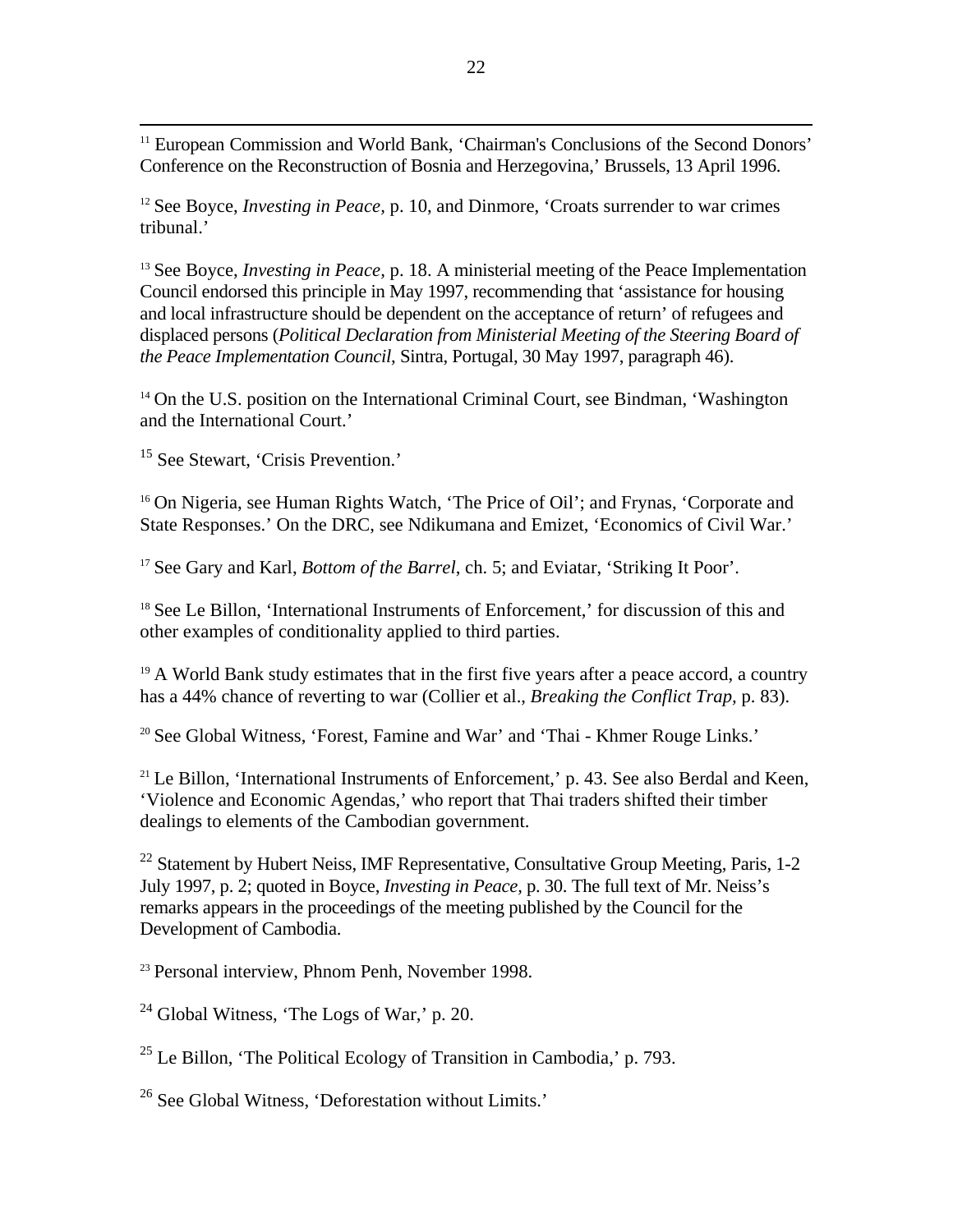<sup>27</sup> Adam Piore, 'Some in US say prime minister was behind Cambodia attack,' *The Boston Globe*, 10 October 1999, p. A35.

<sup>28</sup> Global Witness press release, 'Cambodian government terminates independent forest monitoring,' 22 April 2002.

<sup>29</sup> For discussion of ethnic divisions in Angola, see Heywood, *Contested Power in Angola.* 

<sup>30</sup> World Bank, *Transitional Support Strategy for the Republic of Angola*, p. 4. For more on the role of oil and diamonds in the Angola conflict, see Cilliers and Dietrich, *Angola's War Economy.*

<sup>31</sup> IMF, 'Angola: Statistical Annex,' Table 16.

<sup>32</sup> World Bank, *Transitional Support Strategy,* p. 10; and Global Witness, 'All the Presidents' Men,' p. 4.

<sup>33</sup> World Bank, *Transitional Support Strategy,* p. 9.

<sup>34</sup> International Crisis Group, *Angola's Choice,* p. 5.

<sup>35</sup> World Bank, *Transitional Support Strategy,* p. 4.

<sup>36</sup> Save the Children Fund, 'War Brought Us Here.'

<sup>37</sup> Global Witness, *All the Presidents' Men,* p. 22.

<sup>38</sup> World Bank, *Transitional Support Strategy,* pp. 6-7. See also Frynas and Wood, 'Oil and War,' and Malaquias, 'Making War & Lots of Money.'

<sup>39</sup> Global Witness, *A Rough Trade,* p. 4. See also the chapter by Ian Smillie in this volume.

<sup>40</sup> World Bank, *Transitional Support Strategy,* p. 17.

<sup>41</sup> *Ibid.,* p. 11.

 $\overline{a}$ 

<sup>42</sup> Global Witness, 'A Crude Awakening,' pp. 15-18.

<sup>43</sup> Shaxson, 'Angola Secures Loan.' Thus Standard Chartered Bank, which assembled a \$455 million oil-backed loan to Angola in March 2001, had a 'huge oversubscription' from eager creditors.

<sup>44</sup> IMF, 'Angola: Recent Economic Developments,' p. 15.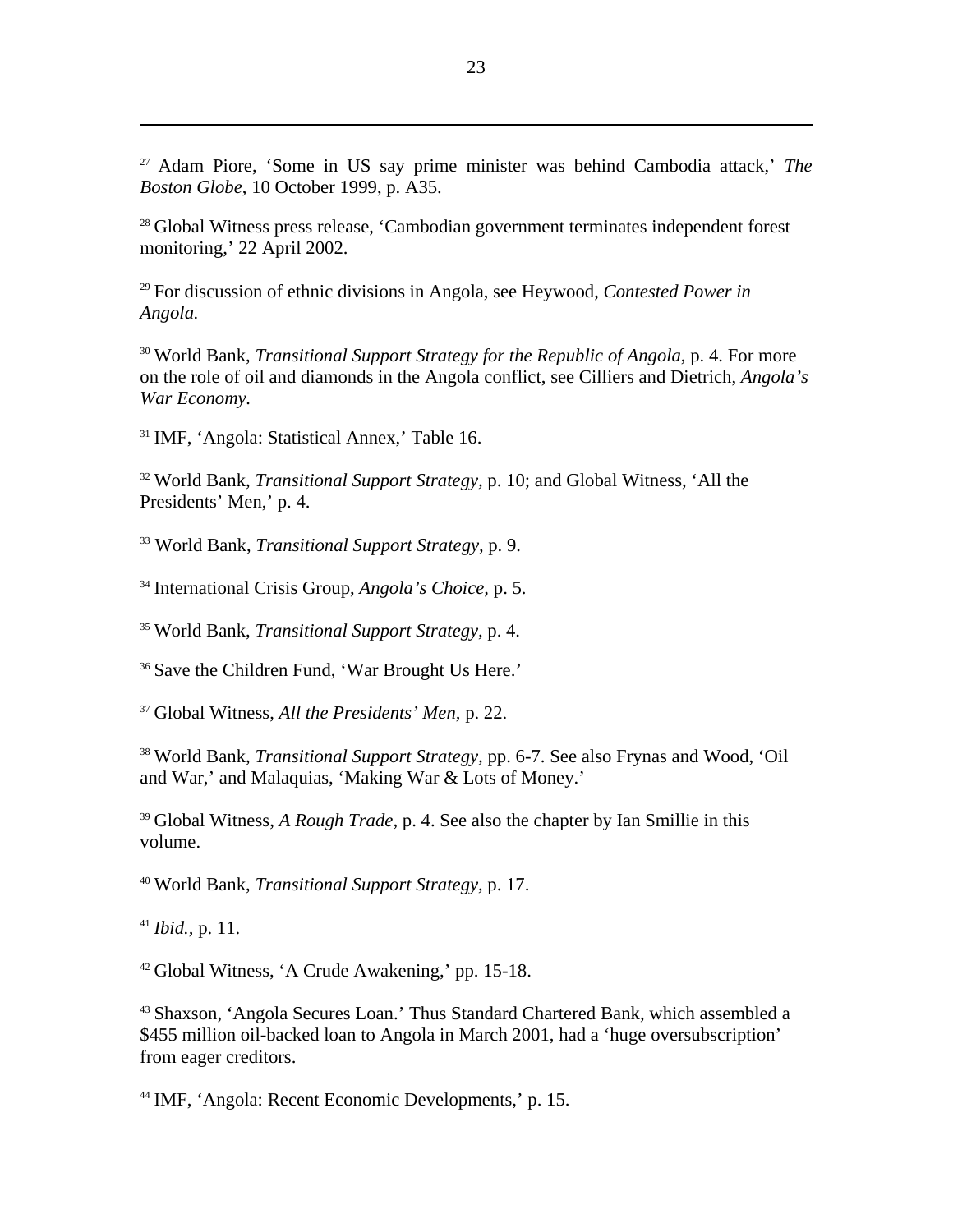<sup>45</sup> IMF, 'Angola – Memorandum of Economic and Financial Policies.'

<sup>46</sup> Global Witness, *A Crude Awakening*, p. 7; World Bank, *Transitional Support Strategy,*  p. 14.

<sup>47</sup> For discussion, see Human Rights Watch, 'Oil Diagnostic in Angola.'

<sup>48</sup> BBC, 'IMF: Angola's missing millions,' 18 October 2002. Available at: [http://news.bbc.co.uk/1/hi/world/africa/2338669.stm.](http://news.bbc.co.uk/1/hi/world/africa/2338669.stm) See also Cauvin, 'I.M.F. Skewers Corruption.'

<sup>49</sup> International Crisis Group, 'Angola's Choice,' p. 1.

 $\overline{a}$ 

<sup>50</sup> International Crisis Group, 'Angola's Choice,' p. 4.

<sup>51</sup> United Nations Security Council, 'Report of the Secretary-General,' p. 7.

<sup>52</sup> World Bank, 'Transitional Support Strategy,' p. 2.

<sup>53</sup> Quoted by Hoyos and Reed, 'Angola Forced to Come Clean.'

<sup>54</sup> Similarly, the World Bank's *Transitional Support Strategy (*p. 22) proposes a study on corporate responsibility 'to sensitize oil companies to the importance of transparency and good governance with a view to reducing the collective action problem that currently discourages greater transparency by any individual company (if any one company attempts to implement more transparent policies, its competitive position may be compromised).' The importance of the latter issue was underscored in 2001, when the Angolan state oil company retaliated against British Petroleum's announcement that it would publicly disclose its payments by threatening to cancel its contract (see Global Witness, *All the Presidents' Men*, pp. 41-42).

<sup>55</sup> International Crisis Group, *Angola's Choice*, p. 13.

<sup>56</sup> For discussion, see Anderson, 'Letter from Angola.'

 $57$  External resources nevertheless continued to play an important role after the Soviet pullout; see Human Rights Watch, 'Afghanistan – The Crisis of Impunity.'

<sup>58</sup> UNODC, *The Opium Economy*, pp. 8, 12, 67.

<sup>59</sup> Kirkup, 'Gemstones Finance Afghan Rebels.'

<sup>60</sup> Rashid, *Taliban*, p. 192. Despite a nominal ban on logging, timber exports from eastern Afghanistan continue: in September 2003, a road to Nangarhar province on the Pakistan border was 'bumper-to-bumper with timber-laden 16-wheelers' (Gannon, 'Afghans See').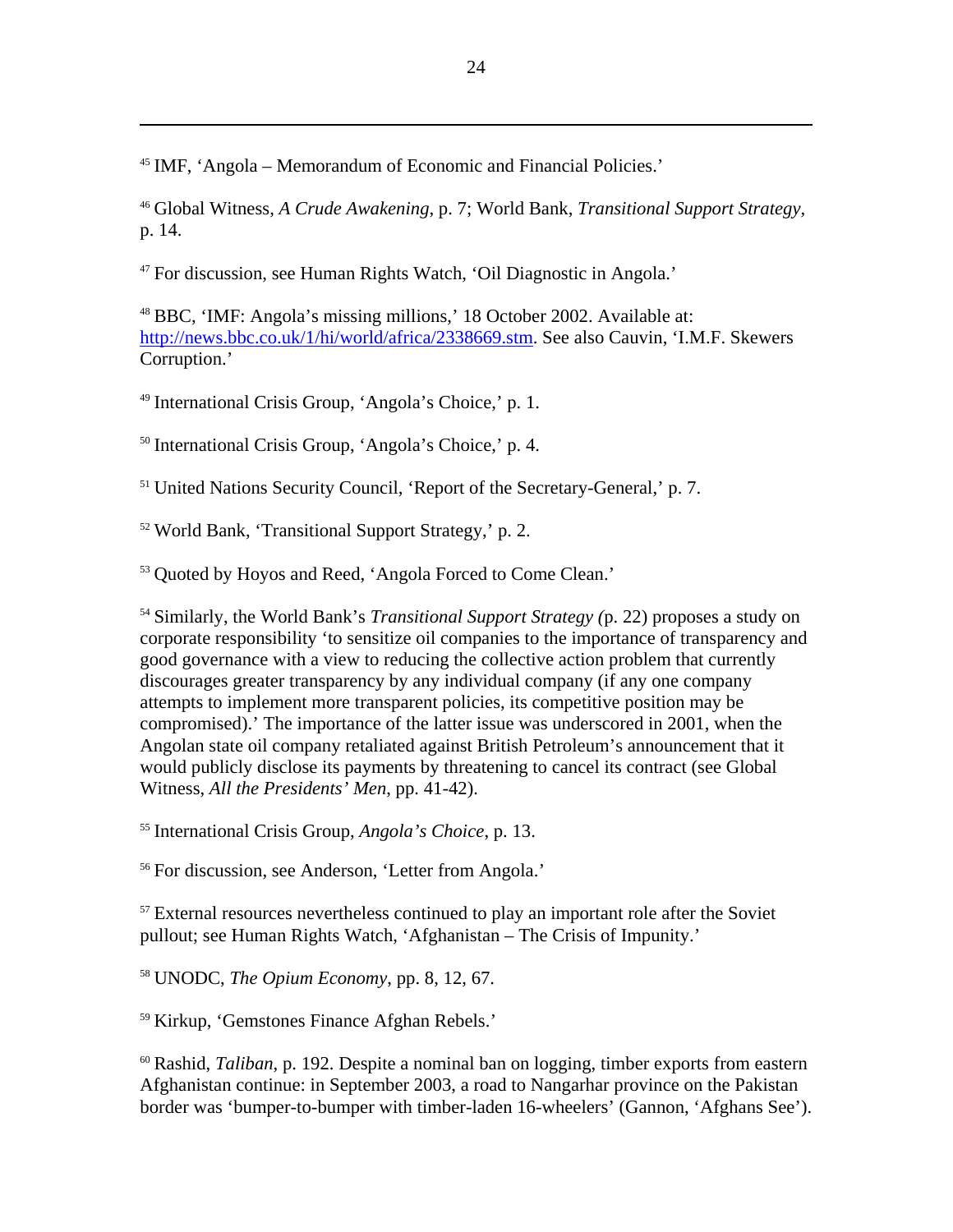<sup>61</sup> Rubin, 'Political Economy of War and Peace,' p. 1790.

 $62$  *Ibid.*, p. 1795 and UNODC, *The Opium Economy*, p. 128, citing World Bank estimates.

 $63$  Atmar and Goodhand, 'Coherence or Cooption?' p. 25.

 $64$  For discussion, see Von Brabant and Killick, 'Use of Development Incentives and Disincentives'; Duffield *et al.*, 'Review of the Strategic Framework'; and Goodhand, 'Aiding Violence or Aiding Peace?'

<sup>65</sup> Goodhand, 'Aiding Violence or Building Peace?' p. 847.

<sup>66</sup> Duffield *et al.*, 'Review of the Strategic Framework,' p. 38.

 $67$  Von Brabant and Killick, 'Use of Development Incentives and Disincentives,' report (para. 122) that Saudi support amounted to \$2 billion, compared to \$300 million in other aid.

<sup>68</sup> *Ibid.*, para. 168.

 $\overline{a}$ 

<sup>69</sup> Rubin *et al.*, 'Afghanistan: Reconstruction and Peacebuilding,' p. 34.

<sup>70</sup> *Ibid.,* pp. 6, 41-42.

71 UNODC, *The Opium Economy*, p. 28. Skeptics note that the ban did not apply to the activities of traders, whose stocks from the previous year's crop soared in value after the ban on new cultivation was imposed.

<sup>72</sup> Crossette, 'Taliban Open a Campaign.'

<sup>73</sup> Crossette, 'Taliban's Ban on Poppy a Success.'

74 See Rubin *et al.*, 'Through the Fog of Peace Building.'

<sup>75</sup> Gossman, 'Elusive Peace.'

<sup>76</sup> CARE International, 'Rebuilding Afghanistan.' See also Rubin *et al.*, 'Through the Fog of Peace Building.'

<sup>77</sup> See Rubin, *The Fragmentation of Afghanistan.* 

<sup>78</sup> See Gall, 'Kabul Announces Push to Gain Revenue' and Witt, 'U.S. Official Reaffirms Pledge.'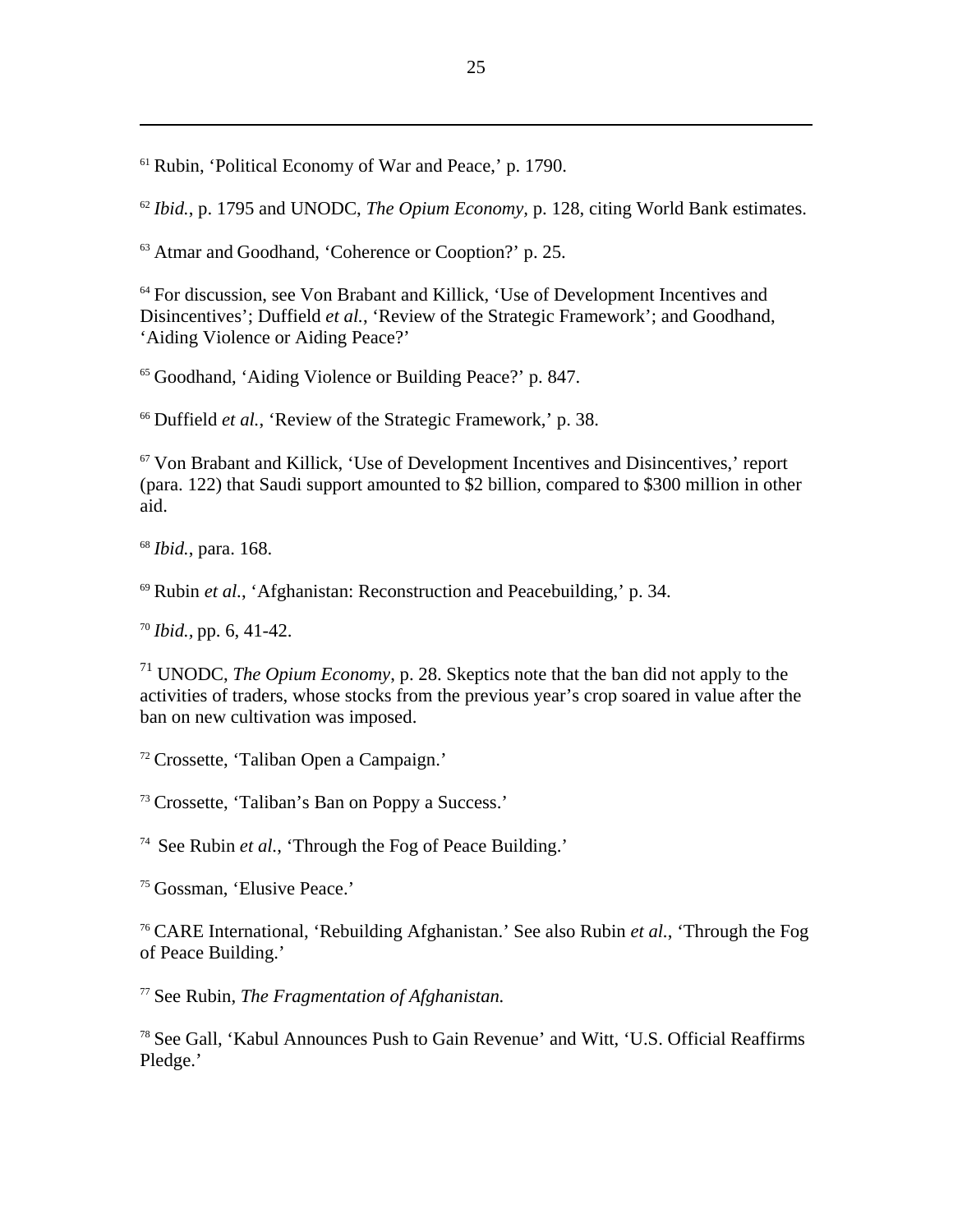<span id="page-27-44"></span><span id="page-27-26"></span><span id="page-27-10"></span> 79 See Finance Minister Ashraf Ghani's remarks quoted in Gezari, 'Kabul Acts to Enforce Customs Deal.'

<span id="page-27-45"></span><span id="page-27-27"></span><span id="page-27-11"></span><sup>80</sup> See Rubin *et al.*, 'Through the Fog of Peace Building.'

<span id="page-27-60"></span><span id="page-27-12"></span><sup>81</sup> 'The Opium Economy', p. 69.

<span id="page-27-61"></span><span id="page-27-46"></span><span id="page-27-28"></span><sup>82</sup> Burns, 'Afghan Warlords Squeeze Profits From the War on Drugs.'

<span id="page-27-75"></span><span id="page-27-47"></span><span id="page-27-29"></span><span id="page-27-0"></span> $83$  Ghani's remarks are reported in Rubin *et al.*, 'Through the Fog of Peace Building,' pp. 6-7.

<span id="page-27-76"></span><span id="page-27-63"></span><span id="page-27-62"></span><span id="page-27-48"></span><span id="page-27-13"></span>84 See, for example, Gilbert et al., 'Positioning the World Bank,' and Collier, 'Conditionality, Dependence and Coordination.'

<span id="page-27-77"></span><span id="page-27-64"></span><span id="page-27-50"></span><span id="page-27-49"></span><span id="page-27-31"></span><span id="page-27-30"></span><span id="page-27-15"></span><span id="page-27-14"></span><span id="page-27-1"></span>85 See International Financial Institution Advisory Commission, pp. 39-40, and 'IMF Seeks to Streamline and Focus Conditions for Lending to Member Countries', *IMF Survey,* September 2001.

<span id="page-27-78"></span><span id="page-27-66"></span><span id="page-27-65"></span><span id="page-27-52"></span><span id="page-27-51"></span><span id="page-27-33"></span><span id="page-27-32"></span><span id="page-27-16"></span><span id="page-27-3"></span><span id="page-27-2"></span><sup>86</sup> For example, conditionality coupled with the threat of force prompted Serb Republic president Biljana Plavsic to break from the hardline Bosnian Serb leadership in 1997, a move that was followed by the election of a pro-Dayton prime minister in the Serb Republic in 1998. See Hoagland, 'Success in Bosnia.'

<span id="page-27-79"></span><span id="page-27-67"></span><span id="page-27-53"></span><span id="page-27-35"></span><span id="page-27-34"></span><span id="page-27-18"></span><span id="page-27-17"></span><span id="page-27-4"></span>87 Stedman, *Ending Civil Wars,* p. 12.

<span id="page-27-80"></span><span id="page-27-36"></span><sup>88</sup> For discussion, see Boyce and Ndikumana, 'Africa's Debt: Who Owes Whom?'

<span id="page-27-81"></span><span id="page-27-68"></span><span id="page-27-37"></span><span id="page-27-19"></span><span id="page-27-5"></span>89 Rubin, *Blood on the Doorstep,* pp. 127, 130.

<span id="page-27-82"></span><span id="page-27-69"></span><span id="page-27-20"></span>90 See *The Economist*, 'Gifts with strings attached.'

<span id="page-27-83"></span><span id="page-27-74"></span><span id="page-27-73"></span><span id="page-27-72"></span><span id="page-27-71"></span><span id="page-27-70"></span><span id="page-27-59"></span><span id="page-27-58"></span><span id="page-27-57"></span><span id="page-27-56"></span><span id="page-27-55"></span><span id="page-27-54"></span><span id="page-27-43"></span><span id="page-27-42"></span><span id="page-27-41"></span><span id="page-27-40"></span><span id="page-27-39"></span><span id="page-27-38"></span><span id="page-27-25"></span><span id="page-27-24"></span><span id="page-27-23"></span><span id="page-27-22"></span><span id="page-27-21"></span><span id="page-27-9"></span><span id="page-27-8"></span><span id="page-27-7"></span><span id="page-27-6"></span><sup>91</sup> *The International Response to Conflict and Genocide,* p. 18. See also Uvin, *Aiding Violence,* p. 237.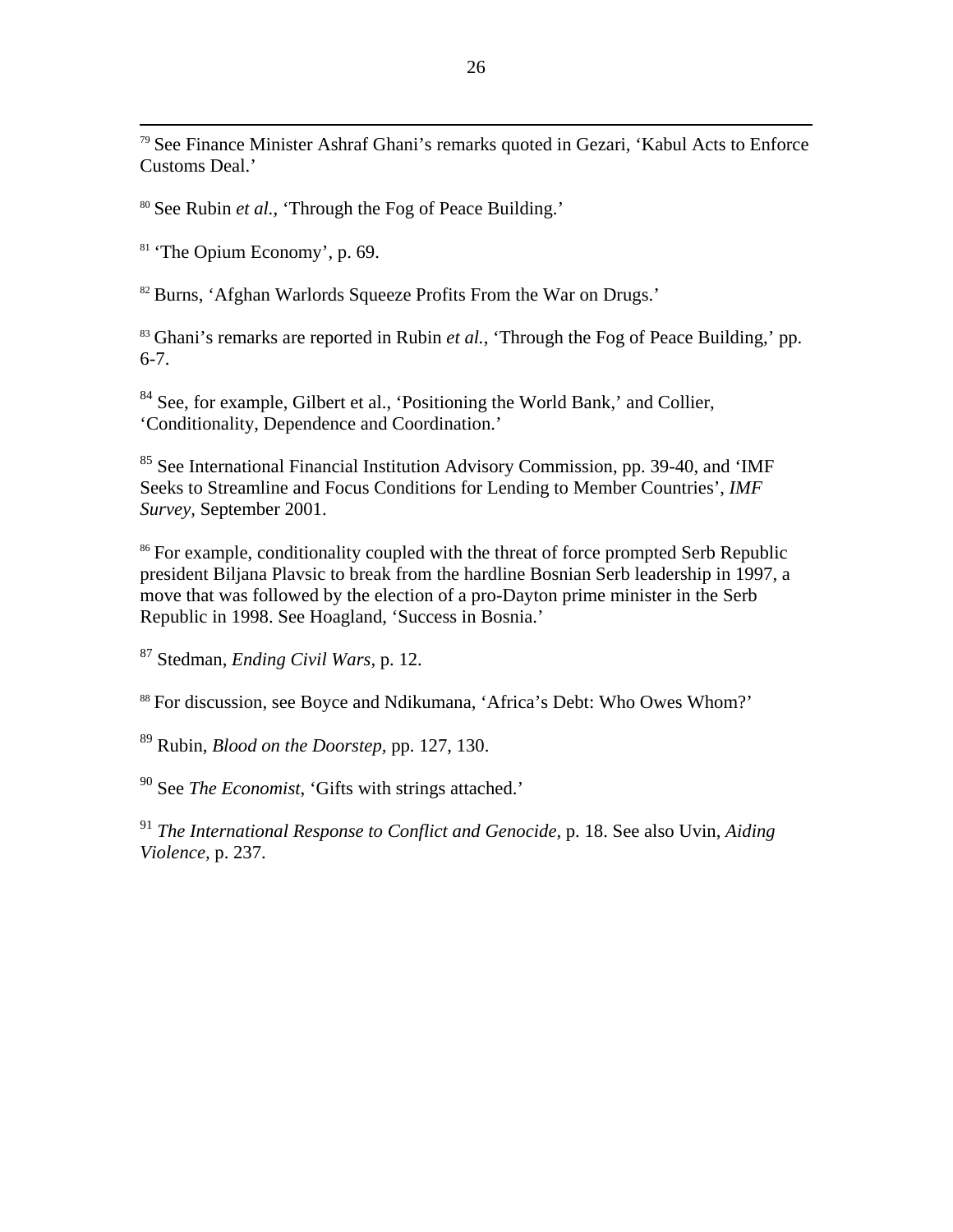#### **References**

Anderson, Jon Lee (2000) 'Letter from Angola: Oil and Blood,' *The New Yorker*, 14 August, pp. 46-59.

Atmar, Haneef and Jonathan Goodhand (2001) 'Coherence or Cooption?: Politics, Aid and Peacebuilding in Afghanistan,' *Journal of Humanitarian Assistance*, 30 July. Available at: [http://www.jha.ac/articles/a069.htm.](http://www.jha.ac/articles/a069.htm)

Berdal, Mats and David Keen (1997) 'Violence and Economic Agendas in Civil Wars: Some Policy Implications,' *Millenium: Journal of International Studies* 26(3): 795-818/

Bindman, Geoffrey (2003) 'Washington and the International Court,' *International Herald Tribune,* 16 July, p. 8.

Boyce, James K. (2002) *Investing in Peace: Aid and Conditionality after Civil Wars.* Adelphi Paper No. 351. Oxford: Oxford University Press.

Boyce, James K., ed. (1996) *Economic Policy for Building Peace: The Lessons of El Salvador.* Boulder, CO: Lynne Rienner.

Boyce, James K. (1996) 'External Resource Mobilization,' in James K. Boyce, ed., *Economic Policy for Building Peace: The Lessons of El Salvador.* Boulder, CO: Lynne Rienner, pp. 129-154.

Boyce, James K, and Léonce Ndikumana (2002), 'Africa's Debt: Who Owes Whom?' University of Massachusetts, Amherst, Political Economy Research Institute, Working Paper No. 48. Available at: [http://www.umass.edu/peri/pdfs/WP48.pdf.](http://www.umass.edu/peri/pdfs/WP48.pdf)

Burns, John F. (2002) 'Afghan Warlords Squeeze Profits From the War on Drugs, Critics Say,' *The New York Times,* 5 May.

CARE International (2002) 'Rebuilding Afghanistan: A Little Less Talk, a Lot More Action.' 1 October. Available at: [http://www.reliefweb.int/library/documents/2002/care](http://www.reliefweb.int/library/documents/2002/care-afg-6dec.pdf)[afg-6dec.pdf.](http://www.reliefweb.int/library/documents/2002/care-afg-6dec.pdf)

Cauvin, Henri E. (2002) 'I.M.F. Skewers Corruption in Angola,' *The New York Times,* 30 November, p. A6.

Cilliers, Jakkie and Christian Dietrich, eds. (2000) *Angola's War Economy: The Role of Oil and Diamonds.* Pretoria: Institute for Security Studies.

Collier, Paul (2000) 'Conditionality, Dependence and Coordination: Three current debates in aid policy,' in Christopher L. Gilbert and David Vines, eds., *The World Bank: Structures and Policies.* Cambridge: Cambridge University Press.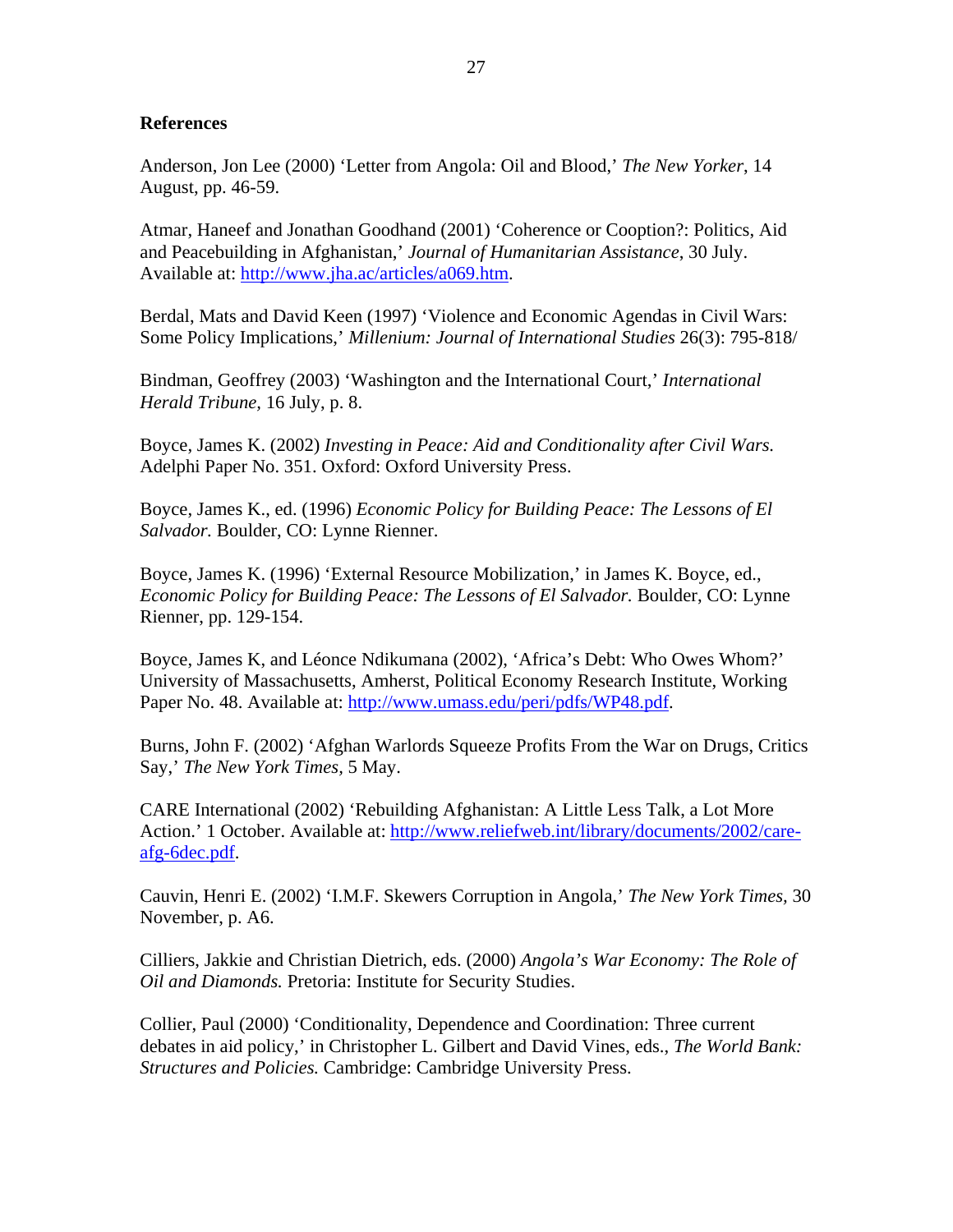Collier, Paul, Lani Elliott, Havard Hegre, Anke Hoeffler, Marta Reynal-Querol, and Nicholas Sambanis (2003) *Breaking the Conflict Trap: Civil War and Development Policy.* New York: Oxford University Press.

Crawford, Gordon (1997) 'Foreign Aid and Political Conditionality: Issues of Effectiveness and Consistency,' *Democratization* 4(3): 69-108.

Crossette, Barbara (2000) 'Taliban Open a Campaign to Gain Status at the U.N.,' *The New York Times*, 21 September, p. A11.

Crossette, Barbara (2001) 'Taliban's Ban on Poppy a Success, U.S. Aides Say,' *The New York Times*, 20 May, p. 7.

De Soto, Alvaro and Graciana del Castillo (1994) 'Obstacles to Peacebuilding,' *Foreign Policy*, No. 94, pp. 69-83.

Dinmore, Guy (1997) 'Croats surrender to war crimes tribunal: Tudjman bows to US after assurances on trials,' *Financial Times*, 7 October, p. 3.

Doornbos, Martin (2001) 'Good Governance: The Rise and Decline of a Policy Metaphor?' *Journal of Development Studies* 37(6): 93-108.

Duffield, Mark, Patricia Gossman, and Nicholas Leader (2001) 'Review of the Strategic Framework for Afghanistan.' Paper commissioned by the Strategic Monitoring Unit, Afghanistan. October.

*Economist, The* (2000) 'Gifts with Strings Attached,' 17 June.

Eviatar, Daphne (2003) 'Striking It Poor: Oil as Curse,' *The New York Times*, 7 June.

Frynas, Jedrzej George (2001) 'Corporate and State Responses to Anti-Oil Protests in the Niger Delta,' *African Affairs* 100: 27-54.

Frynas, Jedrzej George and Geoffrey Wood (2001) 'Oil & War in Angola,' *Review of African Political Economy* 90: 587-606.

Gall, Carlotta (2003) 'Kabul Announces Push to Gain Revenue and Combat Corruption,' *The New York Times*, 24 May, p. A5.

Gannon, Kathy (2003) 'Afghans See U.S.-Backed Warlords as Enemy,' *The Washington Post,* 7 September.

Gary, Ian and Terry Lynn Karl (2003) *Bottom of the Barrel: Africa's Oil Boom and the Poor.* Baltimore: Catholic Relief Services. Available at: [http://www.catholicrelief.org/africanoil.cfm.](http://www.catholicrelief.org/africanoil.cfm)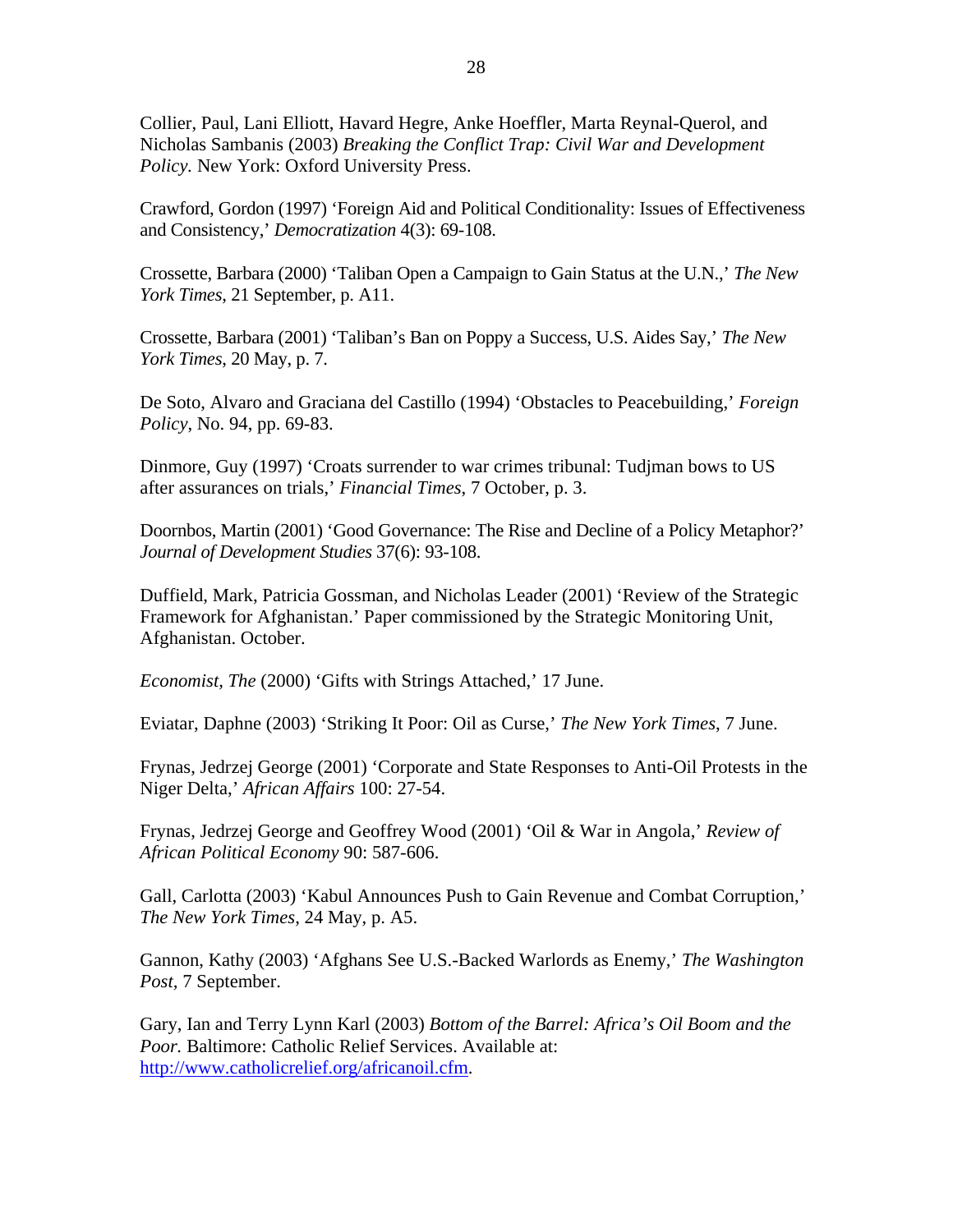Gezari, Vanessa (2003) 'Kabul Acts to Enforce Customs Deal,' *The Chicago Tribune*, 25 May.

Gilbert, Christopher L., Andrew Powell and David Vines (2000) 'Positioning the World Bank,' in Christopher L. Gilbert and David Vines, eds., *The World Bank: Structures and Policies.* Cambridge: Cambridge University Press.

Global Witness (2002) *Deforestation without Limits: How the Cambodian government failed to tackle the untouchables.* London: Global Witness, July. Available at: [http://www.globalwitness.org/reports/show.php/en.00007.html.](http://www.globalwitness.org/reports/show.php/en.00007.html)

Global Witness (2002) *The Logs of War: The Timber Trade and Armed Conflict*. Oslo: Fafo Institute for Applied Social Science, March. Available at: <http://www.globalwitness.org/reports/download.php/00044>.

Global Witness (2002) *All the Presidents' Men*. March. Available at: [http://www.globalwitness.org/reports/show.php/en.00002.html.](http://www.globalwitness.org/reports/show.php/en.00002.html)

Global Witness (1999) *A Crude Awakening: The Role of the Oil and Banking Industries in Angola's Civil War and the Plunder of State Assets.* December. Available at: [http://www.globalwitness.org/reports/show.php/en.00016.html.](http://www.globalwitness.org/reports/show.php/en.00016.html)

Global Witness (1998) *A Rough Trade: The Role of Companies and Governments in the Angolan Conflict.* December. Available at: [http://www.globalwitness.org/reports/show.php/en.00013.html.](http://www.globalwitness.org/reports/show.php/en.00013.html)

Global Witness (1995) 'Thai – Khmer Rouge Links & the Illegal Trade in Cambodia's Timber,' July.

Global Witness (1995) *Forests, Famine and War: The Key to Cambodia's Future*. March. Available at: [http://www.globalwitness.org/reports/show.php/en.00037.html.](http://www.globalwitness.org/reports/show.php/en.00037.html)

Goodhand, Jonathan (2002) 'Aiding Violence or Building Peace? The role of international aid in Afghanistan,' *Third World Quarterly* 23(5): 837-859.

Gossman, Patricia (2003) 'Elusive Peace: Afghan pointers for Iraq,' *International Herald Tribune*, 5 February, p. 6.

Heywood, Linda (2000) *Contested Power in Angola, 1840s to the Present.* Rochester: University of Rochester Press.

Hoagland, Jim (1997) 'Success in Bosnia Awaits a Persistent Clinton,' *International Herald Tribune*, 21 August, p. 8.

Hoyos, Carola and John Reed (2003) 'Angola Forced to Come Clean,' *Financial Times,* 2 October, p. 14.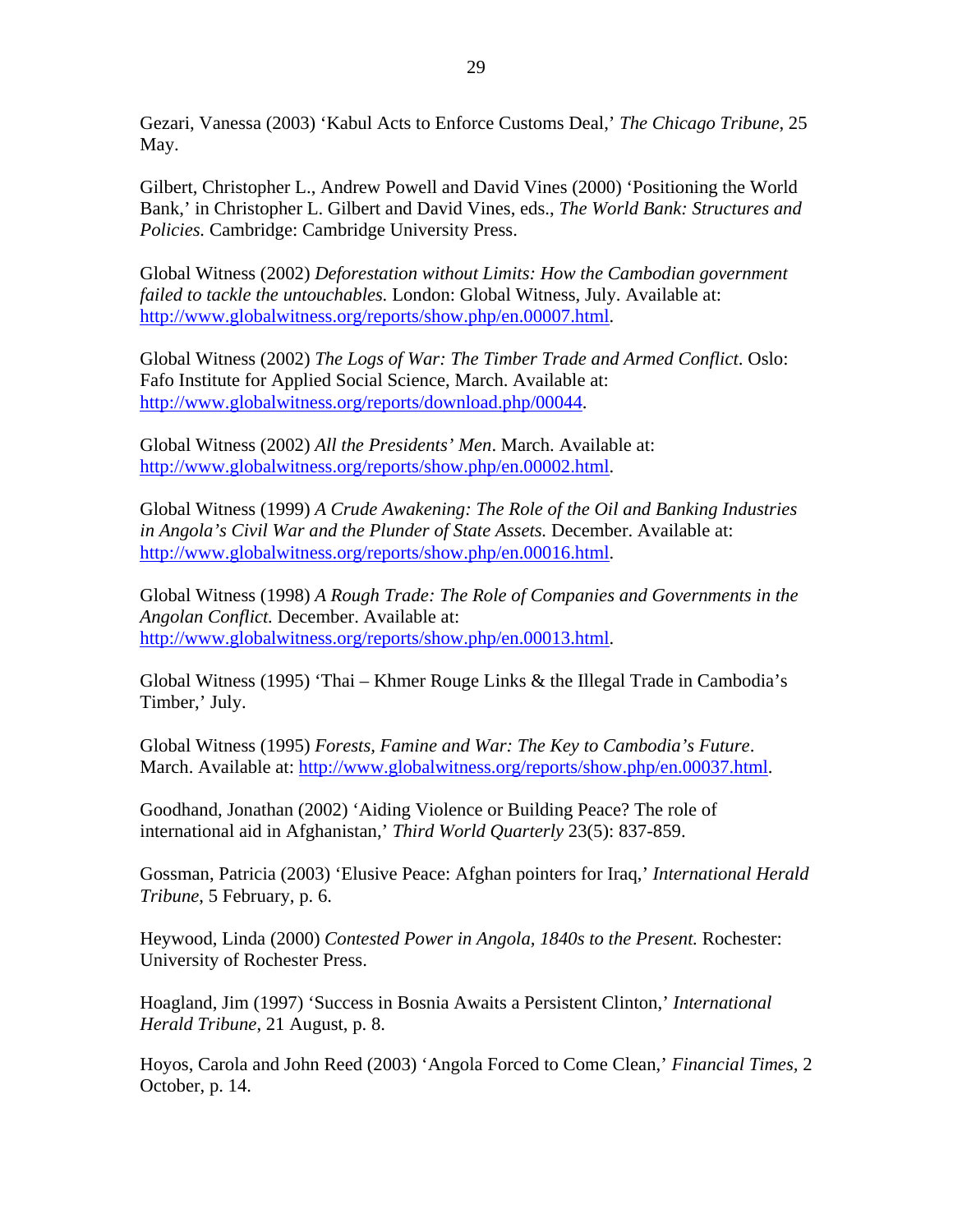Human Rights Watch (2001) 'The Oil Diagnostic in Angola: An Update.' March. Available at: [http://www.hrw.org/backgrounder/africa/angola/.](http://www.hrw.org/backgrounder/africa/angola/)

Human Rights Watch (2001) 'Afghanistan – The Crisis of Impunity: The Role of Pakistan, Russia, and Iran in Fueling the Civil War,' July. Available at: [http://www.hrw.org/reports/2001/afghan2/.](http://www.hrw.org/reports/2001/afghan2/)

Human Rights Watch (1999) 'The Price of Oil: Corporate Responsibility and Human Rights Violations In Nigeria's Oil Producing Communities,' January. Available at: <http://www.hrw.org/reports/1999/nigeria/>.

International Crisis Group (2003) 'Angola's Choice: Reform or Regress,' 7 April. Available at: <http://www.crisisweb.org/projects/showreport.cfm?reportid=935>.

International Financial Institution Advisory Commission (Meltzer Commission) (2000) *Report.* Washington, DC: US Department of the Treasury. Available on the worldwide web at: *http://phantom-x.gsia.cmu.edu/IFIAC/USMRPTDV.html*.

International Monetary Fund (2000) 'Angola: Recent Economic Developments,' August. Available at: [http://www.imf.org/external/pubs/ft/scr/2000/cr00111.pdf.](http://www.imf.org/external/pubs/ft/scr/2000/cr00111.pdf)

International Monetary Fund (2000) 'Angola – Memorandum of Economic and Financial Policies,' 3 April. Available at: [http://www.imf.org/external/np/loi/2000/ago/01/index.htm.](http://www.imf.org/external/np/loi/2000/ago/01/index.htm)

International Monetary Fund (1999) 'Angola: Statistical Annex,'IMF Staff Country Report No. 99/25, April. Available at: <http://www.imf.org/external/pubs/ft/scr/1999/cr9925.pdf>.

Joint Evaluation of Emergency Assistance to Rwanda (1996) *The International Response to Conflict and Genocide: Lessons from the Rwanda Experience. Synthesis Report.* Copenhagen: Steering Committee of the Joint Evaluation of Emergency Assistance to Rwanda.

Keen, David (2000) 'Incentives and Disincentives for Violence,' in Mats Berdal and David M. Malone, eds., *Greed and Grievance: Economic Agendas in Civil Wars.*  Boulder, Colorado: Lynne Rienner, pp. 19-41.

Khattry, Barsha, and J. Mohan Rao (2002) 'Fiscal Faux Pas?: An Analysis of the Revenue Implications of Trade Liberalization,' *World Development* 30(8): 1431-1444.

Kirkup, James (2001) 'Gemstones Finance Afghan Rebels,' *The International Herald Tribune,* 14 November, p. 12.

Le Billon, Philippe (2000) 'The Political Ecology of Transition in Cambodia, 1989-1999: War, Peace and Forest Exploitation,' *Development and Change* 31(4): 785-805.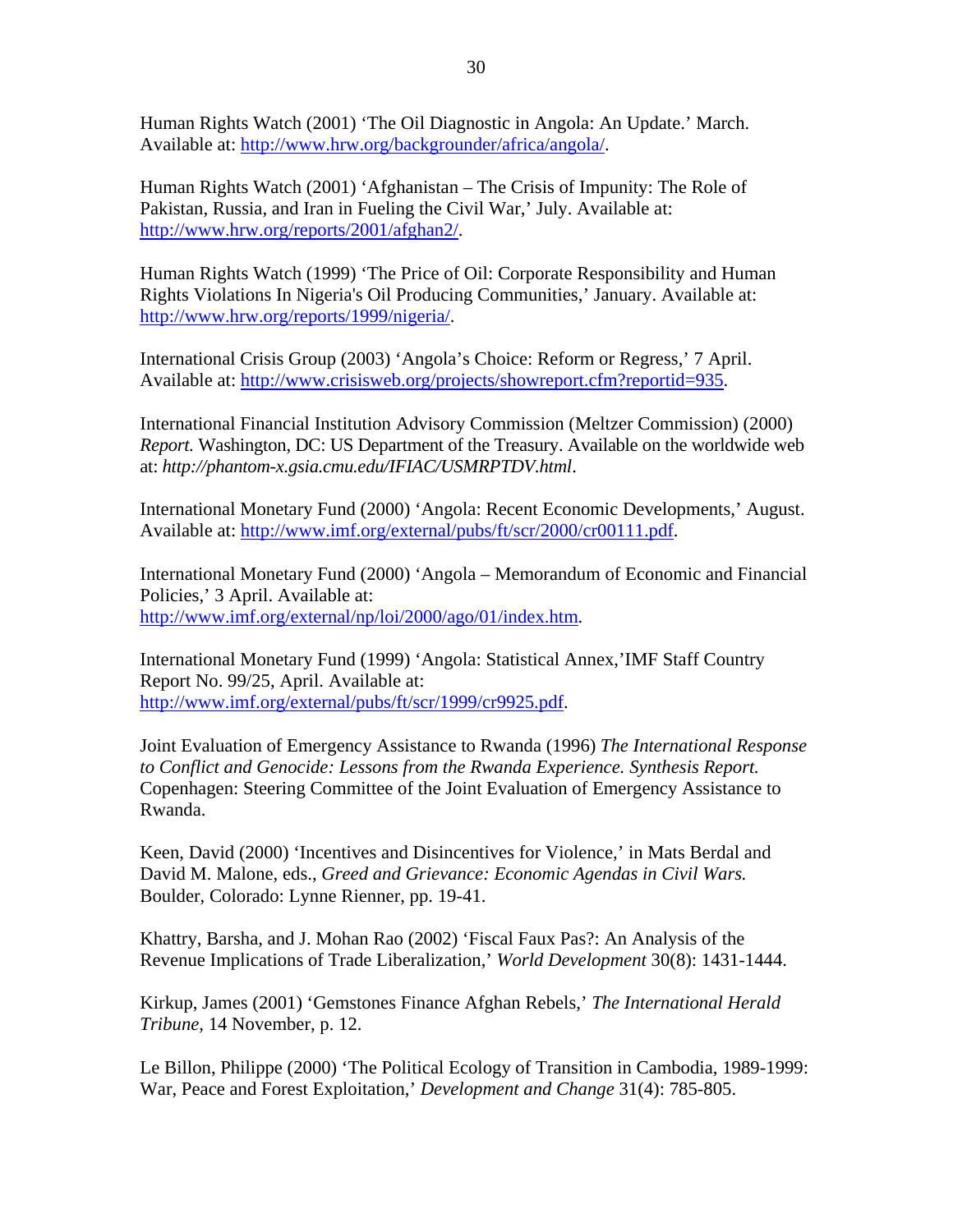Le Billon, Philippe (2003) 'International Instruments of Enforcement,' draft paper prepared for the World Bank research project on governance of natural resource revenues.

Malaquias, Assis (2001) 'Making War & Lots of Money: The Political Economy of Protracted Conflict in Angola,' *Review of African Political Economy* 90: 521-536.

Ndikumana, Leonce and Kisangani Emizet (2002) 'The Economics of Civil War: The Case of the Democratic Republic of Congo,' paper prepared for the World Bank project on the economics of civil war. Available at: [http://www.umass.edu/economics/workshops/History/ndikumana.pdf.](http://www.umass.edu/economics/workshops/History/ndikumana.pdf)

Orr, Robert C. (2001) 'Building Peace in El Salvador: From Exception to Rule,' in Elizabeth M. Cousens and Chetan Kumar, eds., *Peacebuilding as Politics: Cultivating Peace in Fragile Societies.* Boulder: Lynne Rienner, pp. 153-181.

Pastor, Manuel and Michael E. Conroy (1996) 'Distributional Implications of Macroeconomic Policy: Theory and Applications to El Salvador,' in James K. Boyce, ed., *Economic Policy for Building Peace: The Lessons of El Salvador.* Boulder, CO: Lynne Rienner, pp. 155-176.

Rashid, Ahmed (2000) *Taliban: Militant Islam, Oil & fundamentalism in Central Asia.* New Haven: Yale University Press.

Rubin, Barnett (2002) *Blood on the Doorstep: The Politics of Preventive Action*. New York: The Century Foundation Press.

Rubin, Barnett (2000) 'The Political Economy of War and Peace in Afghanistan,' *World Development* 28(10): 1789-1803.

Rubin, Barnett (1995) *The Fragmentation of Afghanistan: State Formation and Collapse in the International System.* New Haven: Yale University Press.

Rubin, Barnett, Ashraf Ghani, William Maley, Ahmed Rashid, and Olivier Roy (2001) 'Afghanistan: Reconstruction and Peacebuilding in a Regional Framework.' Bern: Center for Peacebuilding (KOFF), Swiss Peace Foundation. June. Available at: [http://www.institute-for-afghan](http://www.institute-for-afghan-studies.org/AFGHAN CONFLICT/Analysis/1_2001.pdf)[studies.org/AFGHAN%20CONFLICT/Analysis/1\\_2001.pdf.](http://www.institute-for-afghan-studies.org/AFGHAN CONFLICT/Analysis/1_2001.pdf)

Rubin, Barnett, Humayun Hamidzada, and Abby Stoddard (2003) 'Through the Fog of Peace Building: Evaluating the Reconstruction of Afghanistan.' New York University, Center on International Cooperation. June. Available at: [http://www.cic.nyu.edu/pdf/THROUGH%20THE%20FOG2.pdf.](http://www.cic.nyu.edu/pdf/THROUGH THE FOG2.pdf)